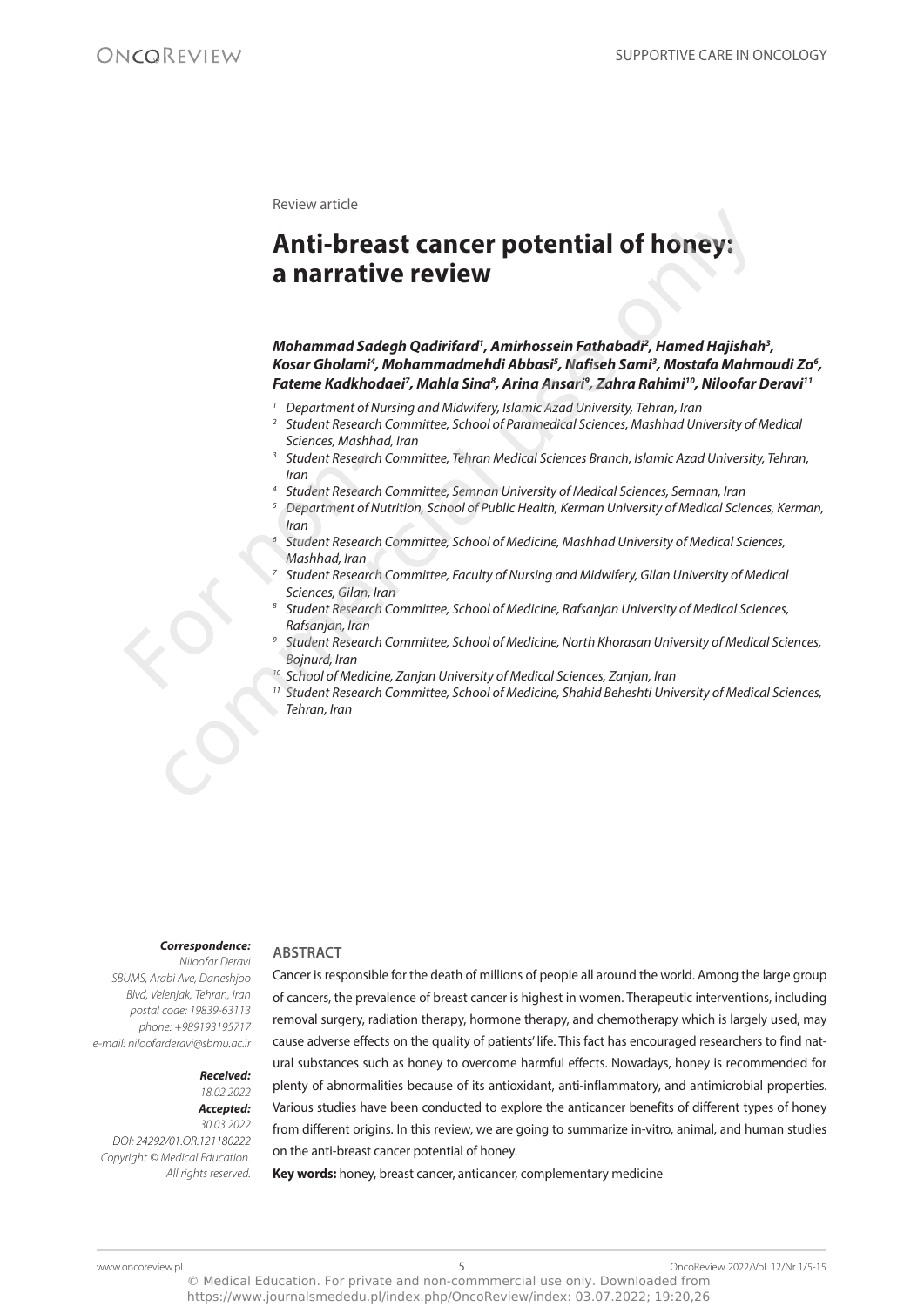### **INTRODUCTION**

cancer is a disease characterized by uncontrolled cell growth due to many factors that cause mutation. cancer cells can also damage other neighbor cells and tissues, leading to many adverse outcomes. According to the American cancer society, 1,762,450 cancer cases were diagnosed and 606,880 cancer-related deaths occurred in the US in 2020 [1]. Among the large group of cancers, breast cancer is the most common among women [2], which leads to 14% of cancer-related deaths. The probability of developing invasive breast cancer is 1 in 8 women [3]. current therapeutic ways against breast cancer include removal surgery, radiation therapy, hormone therapy, and commonly used chemotherapy [4]. Each of these interventions has specialized advantages and disadvantages. Radiation can damage unfavorable cells in the affected area by influencing genetic contents [5]. However, due to its disability to separate healthy cells from cancer cells, patients may suffer from annoying symptoms during therapy or months and years later [6]. chemotherapy which has the leading role in therapeutic modalities against cancer also causes a wide range of negative effects on the life quality of patients. These unwilling outcomes of invasive treatments have encouraged researchers to find natural substances such as honey to overcome harmful effects. Honey is a product of an intricate enzymatic process of nectar and saccharine secretions obtained from a wide range of floral sources [7]. The compounds may differ depending on honey's geographical origin, but the main composition is sugar, phenolic acid, amino acids, flavonoids, enzymes, and proteins [8]. Some medicinal benefits of honey are anti-inflammatory [9], antimicrobial [10], and antioxidant [11], effects. Anticancer properties of honey are related to its bioactive compounds such as phenolic acid, flavonoids, and polyphenols [12]. although the exact procedure is unclear yet, some studies have shown bioactive compound's interference with antioxidant [13], anti-proliferative [14], and proapoptotic cell-signaling pathways [15]. in this article, we are going to review some studies conducted to investigate the therapeutic potential of honey for breast cancer classified into animal, human, and in vitro studies. sability to separate healthy cells from cancer<br>suffer from annoying symptoms during ther<br>years later [6]. Chemotherapy which has the<br>peutic modalities against cancer also cause:<br>gative effects on the life quality of patien neso the source of a conservation and the matter of the method and the source of the source of the source of the source of the source of the source of the source of the source of the source of the source of the source of t

## **MATERIAL AND METHODS**

This study was designed as a narrative review of in vitro, animal, and clinical trial articles that were published in English. The last search occurred on November 19<sup>th</sup>, 2020, and we searched them only in google Scholar database with search strategy: all in the title: Breast Honey Cancer OR Neoplasms OR Carcinoma. We didn't use any other filters.

### **RESULTS**

### In vitro studies

### Manuka honey

Multiple studies have been conducted to examine the cytotoxic effects of Manuka honey (MH) on breast cancer cells. According to aryappalli et al. investigating the modulatory effects of MH on invasiveness, proliferation, and its angiogenic potential in breast cancer cells (MDa-MB-231 and McF-7 cell lines) showed that breast cancer cell lines with exposure to MH at different concentrations had significant loss of viability which was controlled by the concentration of MH and time of exposure. Also, the viability of control groups decreased in high concentrations (2.5% and 5%) but to a lesser extent compared to the MH groups, while in low concentrations (1.25% and 0.6%) had no significant effect on proliferation at any time point. in McF-10a cells (healthy cell lines) high concentrations were toxic but low concentrations showed no reduction in viability. Moreover, the capacity of MH to inhibit metastasis and colonization of MDa-MB-231 cells was demonstrated, and contact with MH induced mitochondria-mediated apoptosis [16]. Another study on MH and breast cancer conducted by portokalakis et al. revealed a correlation between total phenolic content (TPC) and cytotoxicity induced by MH in MCF7 breast cancer cells. This study suggested that the TPC and Unique Manuka Factor (UMF) rating are strongly related and MH cytotoxicity against MCF-7 cells improved through rising UMF 5+ to UMF 15+ rating. Therefore, cytotoxic effects on MCF-7 cells are strongly correlated with TPC of MH samples. They also showed that MHs rated UMF 5+, 10+, 15+, and 18+ have higher TPC than most of the honeys cited in this article [17].

considering the results from previous studies on MH, Wong et al. tested the effect of MH supplementation with hydrogen peroxide or/and iron (II/III) salts on the TPC of MH and the cytotoxicity against breast cancer cells. Moderate iron supplementation increased the cytotoxicity of MH toward MCF-7 cell line. And these cytotoxic effects were more sustained than cytotoxicity caused by hydrogen peroxide addition. Supplementation of MH with iron (III) or iron (II) salts at low dose resulted in decreased TPC while with the increase of the given dose, TPC also increased [18]. Moreover, a cytokine named interleukin-6 (il-6) has pleiotropic functions in regulating the differentiation and growth of breast cancer cells [19]. il-6 indirectly catalyzes tyrosine phosphorylation of signal transducer and activator of transcription 3 (STAT3). STAT3 is a transcription factor that initiates a complex transcriptional set promoting cell growth and inhibiting apoptosis [20]. Regarding these data and a previous study [16], aryappalli et al. investigated the mechanism of MH affecting breast and lung cancer cells. They indicated that exposure to MH causes a decrease in p-STAT3 levels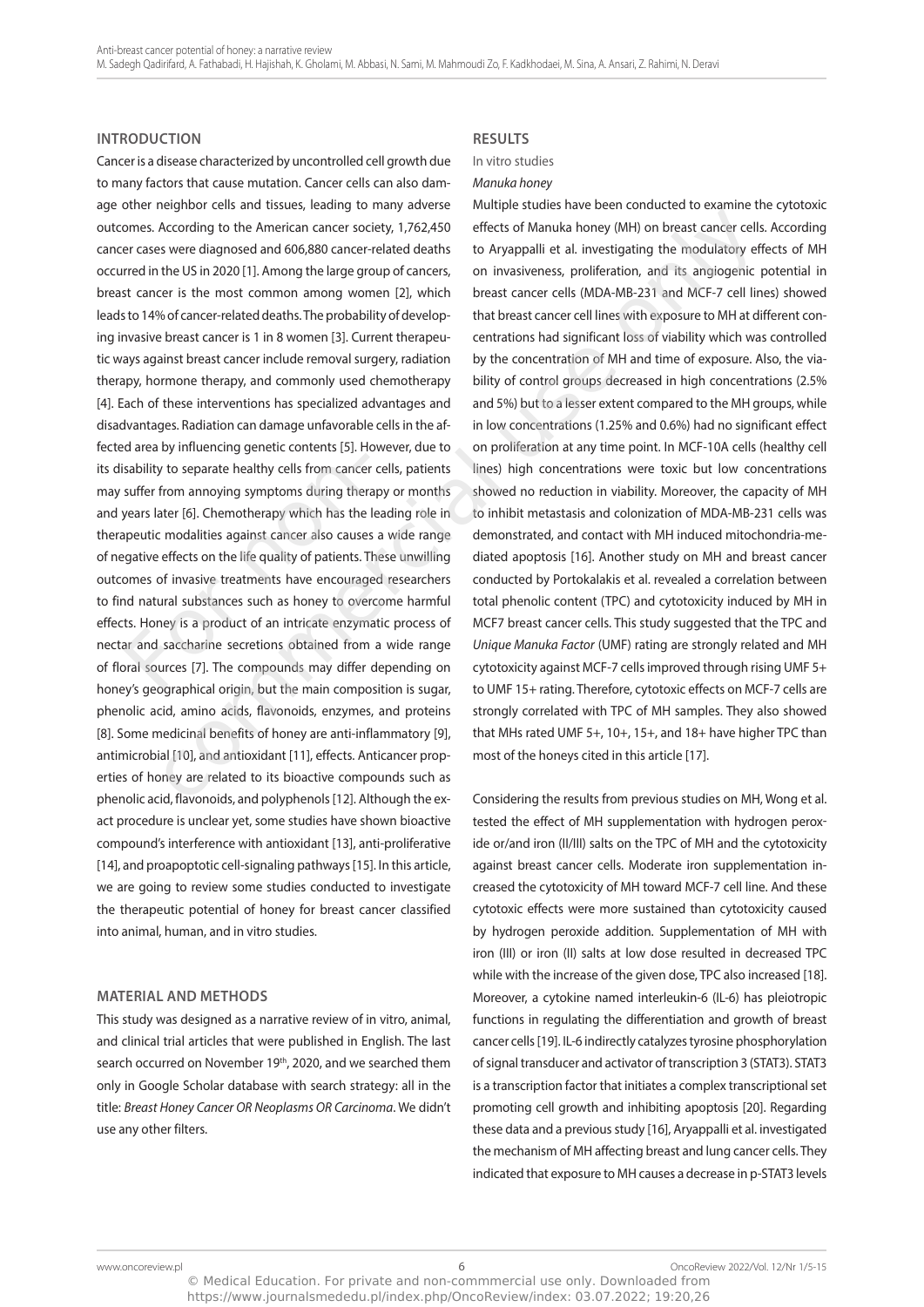by competing with il-6 for binding to its receptor, they also revealed that the compounds mainly responsible for this effect are flavonoids in MH (luteolin, quercetin, chrysin, and galangin), that each shows a high capacity to inhibit p-STAT3 [21]. The result of this study was similar to Al Qubaisi et al. reported findings. Based on their study, the treatment of cancer cells (MDa-MB-231) with honey inhibited the STAT3 pathway in a time and dose-dependent manner, decreased the il-6 production and anti-apoptotic level of Bcl-2 protein, and also increased cytochrome C protein expression which eventually led to cancer cells' death. The function of heated MH as a temperature treatment was also observed but did not affect STAT3 phosphorylation and cytocidal capacity [22].

# Tualang honey

Several studies have been conducted to explore the capacity of Tualang honey (TH) in inhibiting processes advancing to cell death. Yaacob et al. reported that TH contains various compounds such as phenolic acids, flavonoids and has significant anti-cancer activity against breast cancer cell lines, comparable to the effect of tamoxifen in vitro. Honey increased the anti-cancer activity of tamoxifen in responsive and nonresponsive estrogen receptors in breast cancer cell lines. Also, cytometric flow analysis and fluorescence microscopy showed an acceleration in the process of apoptosis of breast cancer cell lines and the activation of caspase 3/7, 8 and 9. Mitochondrial membrane depolarization was also increased in breast cancer cell lines due to using of honey combined with tamoxifen. Therefore, TH with tamoxifen can be used as an alternative to treat breast cancer, reduce the required dose of tamoxifen, and consequently, reduce tamoxifen's side effects [2]. If Tualang honey (TH) in inhibiting processes<br>Heath. Yaacob et al. reported that TH contain<br>nds such as phenolic acids, flavonoids and has<br>non-activity against breast cancer cell lines,<br>effect of tamoxifen in vitro. Honey

Fauzi et al. conducted a study to evaluate the effect of TH on breast cancer cells (McF-7 and MDa-MB-231) treatment with 1% TH caused cell cycle halt at G2/M and S phases in MCF-7 and MDa-MB-231 cells, respectively. Significant changes in the expression of apoptosis-related genes were observed in McF-7 cells including the increase of p53, p21 and Fas-associated death domain (FaDD) proteins. However, these changes were not significant in MDa-MB-231 cells, an increase in tumor necrosis factor receptor type 1 associated death domain (TRADD), FADD, and p21 proteins was still observed [23]. Following these results Fauzi et al. studied the effect of tH on McF-7 and MDa-MB-231 cancer cells under the influence of a specific dose of honey (1–10%). Their findings showed the cytotoxic activity of TH against breast and cervical cancer cell lines with an efficient concentration (EC50) of 2.4-2.8%. The leakage of lactate dehydrogenase from honey-treated cell membranes was increased. Honey increased apoptosis in cervical and breast cancer cells and decreased mitochondrial membrane potential in cancer cells after 24 h of treatment. caspase 3/7 and 9 activation was also observed in all cells treated with honey indicating the role of the mitochondrial apoptotic signaling pathway in advancing cell death. Thus, they reported that this kind of honey has anti-cancer properties against cervical and breast cancers due to compounds such as antioxidants, vitamins, and phenols [24]. overall, these in vitro studies indicated TH's ability to modulate signaling pathways and its potential as a valuable ingredient in preventing breast cancer.

# **Others**

Badria et al. studied the effect of different honeybee related natural products including 15 types of honey found in Egypt on different cancer cells, in McF-7 (breast cancer cells). Results showed the highest inhibition activity (52.53%) and best efficacy for citrus honey, followed by cotton (45.93%), sesame and sunflower (8.47%), and acacia honey with the lowest inhibition activity (2.53%) [25]. in 2018, almeer et al. studied the effect of two types of honey (wild and sidr honey) on the proliferation, cell morphology, and expression of two genes in MDaMB-231 cell line (breast cancer cells). this study had 4 groups: untreated cells (negative control: group 1), cells treated with doxorubicin at 4% concentration (Doxo) (positive control: group 2), cells treated with sidr honey at 1% concentration (H1: group 3), and cells treated with wild honey at 1% concentration (H2: group 4). Each group divided into three subgroups (6, 24 or 48 h). Results confirmed that cell morphology changed after treatment with H1 and H2. The changes were observed 48 h after treatment, results of the methyl thiazolyl tetrazolium (MTT) assay highlighted the cytotoxic effect of both kinds of honey on breast cancer cell line. While less effective than Doxo in eliminating the cancer cells, both Wild and sidr honey have the potential to promote apoptosis in triple-negative breast cancer cells after 48 h of treatment [26]. or any increased or method and based method in the section of the section of the section of the statistical use of the statistical energy of the treatment of ancier erels (MDA-MB-231) with cervical and breast cancers due t

> Moreover, two similar studies by Seyhan et al. with slight differences investigated the effect of pine, cedar, chestnut, and multifloral honey on MCF10A cell line as control and three different cell lines from different types of breast cancer. cytotoxicity induced by chestnut honey was over 50% on all cell lines, even with low dosage. cedar honey was the second effective honey and it was highly effective on MCF7, and MCF10A but had no significant effect on MDAMB 231 cell line. Pine honey appeared very effective on MDaMB 231 cell line in 1 mg/ml dose. it also showed anti-cancer effects on SKBR3 and McF-7 cell lines in 2.5–5 mg/ml dose range. These tree-originated honeys improved the viability of control cells in 2.5–5 mg/ml dose range, while their cytotoxic effect on McF10a cell line was reported only in higher doses (10 mg/ml). Besides, artificial and multifloral honeys were mostly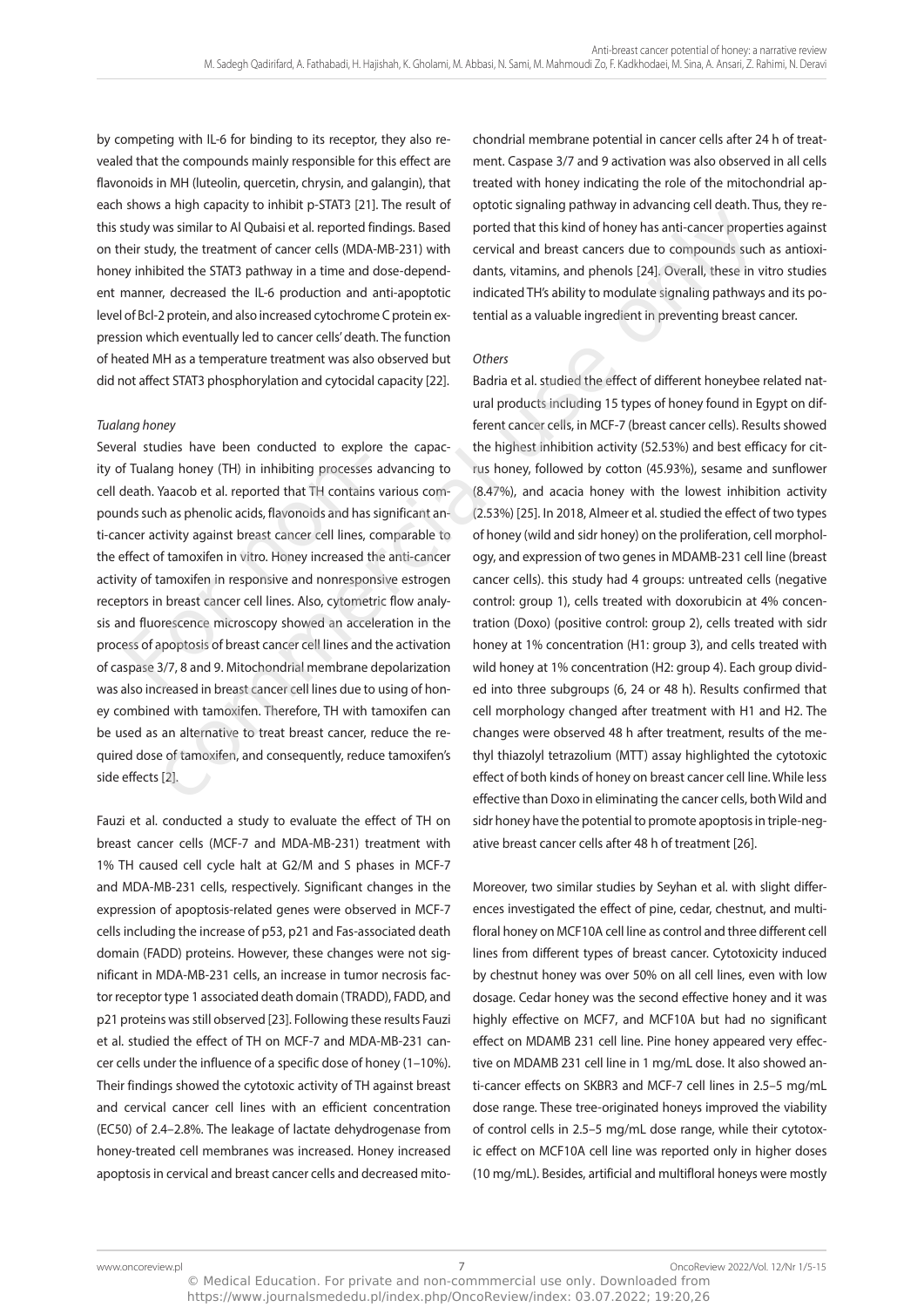not able to decrease viability except in SKBR3 cell line and even led to an increase of the cell viability in 1-5 mg/mL doses. Analyzing these honeys showed that the tpc of them decreases in the order of chestnut and cedar, pine, and multifloral, which is compatible with their dark color and cytotoxic affectivity. according to obtained results, chestnut and cedar honeys had the most cytotoxic effect on all cell lines, while pine honey had appropriate toxicity on the cancer cells and was the least toxic honey against control cells [27].

in one of the latest articles about honey and breast cancer conducted by celebioglu et al. the effect of chestnut honey and its combination with probiotics on breast and colon cancer cell lines was investigated. Different dilutions of honey were tested on McF7, McF-10a, and caco-2 cells. Results showed that the honey itself did not change the viability in McF-7 cells at dilutions of 1⁄10 and 1⁄5; however, supernatants of Lactobacillus acidophilus LA-5 from the control group (grown on glucose) or honey group (grown on honey) significantly reduced the viability of cells by 20–30%. When using a dilution of ½ L. acidophilus and added chestnut honey reduced the viability of cells. Examination of McF-10a cell lines (non-neoplastic cell lines) showed that only dilution of ½ reduced the viability (about 20%). Based on the results of testing the *Lactobacillus rhamnosus* GG supernatants only the bacteria grown with chestnut honey decreased the viability of cancer cells and reduction with a dilution of ½ was more than 80%. Besides, in healthy cells using chestnut honey as a carbon source, honey reduced the effect of L. rhamnosus GG with ½ and ½ dilutions. Thus, compared to chestnut honey alone or probiotics grown on glucose, the viability of breast cancer cells was more reduced using probiotics grown on chestnut honey [28]. self did not change the viability in MCF-7 ce<br>  $\sigma$  and  $\frac{1}{2}$ ; however, supernatants of *Lactobaci*<br>
from the control group (grown on glucose) c<br>
wn on honey) significantly reduced the viabi<br>
0%. When using a dilution is version with their data Color Jumque (James Commercial units of the metric commercial units of the digital units of the metric color with their data color and cybractic affectivity. Accord — and AS49 cell lines, only wh

Moreover, Tsiapara et al. studied the effect of honeys acquired from thyme, pine, and fir plants on McF-7 (breast cancer), ishikawa (endometrial), and PC-3 (prostate) cell lines. The results indicated that all the studied honeys contained hydroxymethylfurfural, total phenolics, phenolic acids, sugars, and volatile compounds. Thyme honey contained a higher amount of these ingredients compared to other honey. Thyme, pine, and fir honey displayed anti-estrogenic and limited estrogenic effects at low and high concentrations on MCF-7 cell lines, respectively. Thyme honey reduced the viability of pc-3 and ishikawa cells, while fir honey stimulated the survival of MCF-7 cells [29].

Furthermore, in a study by alhamdi et al. cytotoxic activity of plant extracts (Lemon Balm, Wormwood, Costus, and Guava) and honey was explored on the cell lines of breast, lung, and colon cancers. They reported that the extract of medicinal plant Guava

compared to other plant extracts had intense cytotoxic activity against all three cell lines of breast, lung, and colon cancers, while costus extract exhibited the weakest cytotoxic activity against all three cell lines. also, honey displayed some effects on SW620 and a549 cell lines, only when used at the highest concentration (50 μg/μl) [30]. nevertheless, further research should be done on guava extract and honey to investigate their active ingredients and action mechanism as anti-tumors (table 1 summarizes the anti-breast cancer effects of honey in in vitro studies).

# **IN VIVO STUDIES**

along with in vitro studies, several studies were performed on animal samples to achieve more practical results. in 2 studies by ahmed et al. the effects of honey on breast cancer in rats have been examined. They had been injected with 1-methyl-1-nitrosourea (MNU), which is a highly reliable carcinogen and some of them were treated by TH. It has been observed that size, number, weight, and progression speed in tumors decreased in tH-treated rats. Besides, a reverse connection between pro- and anti-apoptotic expressions as well as changes in hematological parameters and estrogenic activity was reported after treatment with TH. Accordingly, it was concluded that TH could reduce breast carcinogenesis [31]. Furthermore, it has been assumed that MH and honey sugars analogue (HSA) along with TH, also have "cancer-preventive" properties. For examining their preventive effects on cancer, ahmed et al. performed a study in which honey was given one week prior to MNU-induction resulted in a lower tumor incidence compared to those groups of rats which had not been given honey. This observation supports the preventive effects of MH and HSa on cancer [32]. Moreover, Banik et al. assessed the effects of crude honey, TH and MH, on cancerous rats induced by MNU. They examined the histopathology of female rats that were distributed into 4 groups: group 0 (normal), group 1 (MNU control), and group 2 and 3 (TH and MH treated). there were significant histological differences between sections of non-treated and treated rats favoring the tumor degradation in TH and MH treated group. By interpreting observed data, it has been found that crude honey can be used as an anticancer agent for breast cancer [33]. Takruri et al. and Kadir et al. conducted similar research on multi-floral honey except that they used a different carcinogen agent called 7,12 dimethylbenz(α) anthracene (DMBa). Rats in the positive control group and honey group unlike the negative control group were given a diet containing DMBa and the honey group received honey in addition to the shared diet. after several weeks all rats were euthanized and histopathology examination of both groups was done. The results revealed that there was a reduction in the occurrence rate,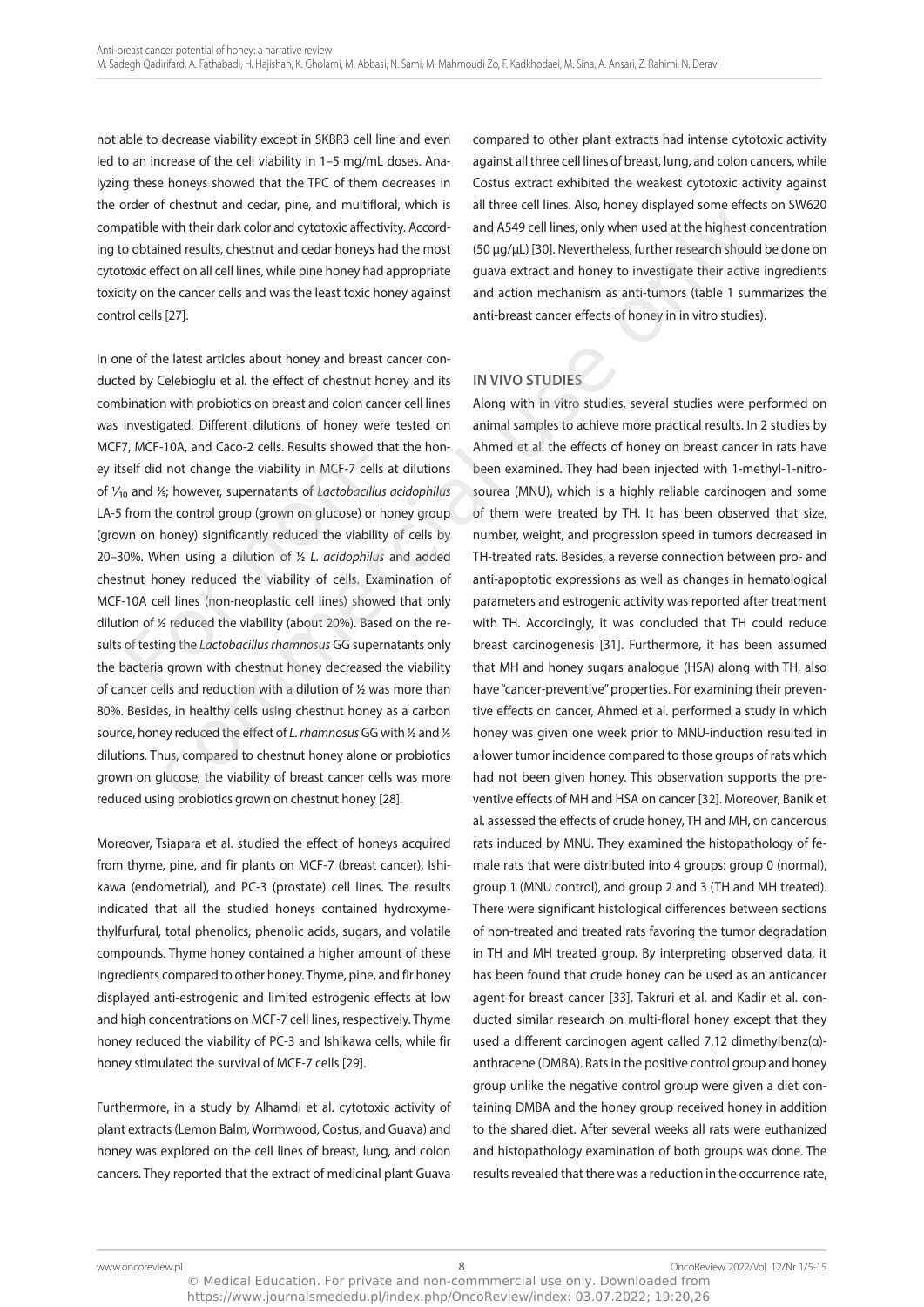| Assessing the molecular targets influ-<br>Induction of apoptosis in MDA-MB-231 cells mediated by MH through triggering<br>Aryappalli et<br>enced by MH in some breast cancer cell<br>caspases 8, 9, 6 and 3/7. This outcome is related to loss of Bcl-2 and enhanced Bax<br>al. [16]<br>protein expression. MH also triggers apoptosis of MCF-7 cells by activating caspases<br>lines (MDA-MB-231, MCF-7).<br>9 and 6. MH at low concentrations (0.03-1.25% w/v) induced sudden depletion<br>of tyrosine-phosphorylated STAT3 (pY-STAT3) and reduced the IL-6 synthesis in<br>MDA-MB-231 as well as MCF-7 cells. Migration and invasion were inhibited by MH in<br>MDA-MB-231 cells.<br>In conclusion, the IL-6/STAT3 signaling pathway is affected by MH in human breast<br>cancer cells.<br>Assessing the cytotoxicity of MH on bre-<br>Portokalakis<br>The TPC varied from $1367 \pm 152 - 2358 \pm 79$ mg GAE/kg.<br>The antioxidant power varied from $170 \pm 22 - 266 \pm 21$ mg GAE/kg.<br>ast cancer cell line (MCF-7) in correlation<br>et al. [17]<br>with MH total polyphenols content and<br>Dose-dependent cytotoxic activities in MCF-7 cells after MH treatment are reported.<br>Cytotoxic effects of MH were remarkably in accordance with the TPC values (R2 =<br>antioxidant power.<br>0.99) as well as its antioxidant power ( $R2 = 0.95$ ).<br>The addition of MH to iron showed both increase and decrease of TPC (time<br>MCF-7 cell line was exposed to MH<br>Wong et al.<br>graded UMF 18+ in addition to hydrogen<br>dependent), but hydrogen peroxide itself had no apparent effect on TPC. Hydrogen<br>$[18]$<br>peroxide and iron (II, III) improved the cytotoxic effects of MH at low doses.<br>peroxide and iron (II, III)<br>Iron II had more cytotoxic effects than iron III.<br>Assessing the effect of MH on tyrosine-<br>MH binds to IL-6R (~60%) so inhibits IL-6 to bind but it does not bind to IL-11R and<br>Aryappalli et<br>phosphorylated STAT3 inhibition and IL-6<br>IL-8 R.<br>al. [21]<br>receptor in human breast cancer cell line<br>It did not change the tyrosine-phosphorylated or sCr family kinases. four of five<br>(MDA-MB-231) as well as lung cancer cell<br>major MH flavonoids (luteolin, quercetin, galangin, and chrysin) clearly bind to IL-6<br>line (A549).<br>R (at the highest concentration (50 M) used, 30-35% blocking IL-6 binding), but one<br>of them (pinocembrin) did not. p-STAT3 was inhibited in a dose-dependent manner<br>by each flavonoid. IL-6R blockade is a mechanism for the anti-tumor activity of MH<br>and its flavonoids and is most likely inhibit p-STAT3.<br>Assessing the apoptosis and mitochon-<br>TH with effective concentrations (2.4-2.8%) triggered cytotoxic activities and apop-<br>Fauzi et al.<br>drial membrane disruption by TH in<br>tosis in mentioned cancer cell lines.<br>$[23]$<br>human breast cancer cell lines (MCF-7,<br>The mitochondrial membrane potential was reduced by TH 24h after the treatment<br>MDA-MB-231) as well as cervical cancer<br>of cancer cell lines.<br>cell line (Hela cells)<br>Caspase 3/7 and -9 were activated in all treated cancer cells indicating the involve-<br>ment of mitochondrial apoptotic pathway.<br>Assessing the effects of TH combined<br>The anticancer activity of TAM was promoted by TH in both MCF-7 and MDA<br>Yaacob et<br>with tamoxifen in promoting cell death<br>-MB-231 cell lines.<br>al. [2]<br>in MCF-7 and MDA-MB-231 breast cancer<br>Combined treatment with TH and TAM activated caspase 3/7, 8, and 9 in correlation<br>cell lines.<br>with rapid apoptosis especially in MDA-MB-231.<br>Using TH in combination with TAM enhanced the depolarization of mitochondrial<br>membrane in mentioned cell lines compared to treatment with TAM alone.<br>TH properly blocked the growth cycle of cells at G2/M phases in MCF-7 cells and<br>MCF-7 (estrogen receptor-dependent)<br>Fauzi et al.<br>and MDA-MB-231 (estrogen receptor-in-<br>S phase in MDA-MB-231 cells. TH enhanced the expression of p21, p53, and other<br>$[24]$<br>dependent) breast cancer cell lines were<br>pro-apoptotic genes and reduced ERß expression in MCF-7 cells in contrast to MDA<br>-MB-231 which reduction of ERβ expression and increase of p21, p53, and other<br>exposed to TH.<br>pro-apoptotic genes expression were not reported after 24 h treatment. TH reduced<br>in MCF-7 cells but not in MDA-MB-231 cells after being in contact with TH for 48 h.<br>Furthermore, FADD and TRADD (molecules that induce apoptosis through a re-<br>ceptor) expression increased in treated MDA-MB-231 while, unlike FADD, TRADD<br>expression decreased in MCF-7 cells.<br>Badria et al.<br>Assessing cytotoxic effects of honey bee<br>Italian BV in comparison to other bee venom acts more effectively as a cytotoxic<br>products (honey, venom, and propolis)<br>agent in MCF-7 breast cancer cell lines especially the dissected one (with 90.17%<br>$[25]$<br>on MCF-7 breast cancer cell lines.<br>inhibition) and cytotoxic effects of propolis types decrease in the order of Libyan | In vitro/in vivo studies | <b>Result</b> | <b>References</b> |
|------------------------------------------------------------------------------------------------------------------------------------------------------------------------------------------------------------------------------------------------------------------------------------------------------------------------------------------------------------------------------------------------------------------------------------------------------------------------------------------------------------------------------------------------------------------------------------------------------------------------------------------------------------------------------------------------------------------------------------------------------------------------------------------------------------------------------------------------------------------------------------------------------------------------------------------------------------------------------------------------------------------------------------------------------------------------------------------------------------------------------------------------------------------------------------------------------------------------------------------------------------------------------------------------------------------------------------------------------------------------------------------------------------------------------------------------------------------------------------------------------------------------------------------------------------------------------------------------------------------------------------------------------------------------------------------------------------------------------------------------------------------------------------------------------------------------------------------------------------------------------------------------------------------------------------------------------------------------------------------------------------------------------------------------------------------------------------------------------------------------------------------------------------------------------------------------------------------------------------------------------------------------------------------------------------------------------------------------------------------------------------------------------------------------------------------------------------------------------------------------------------------------------------------------------------------------------------------------------------------------------------------------------------------------------------------------------------------------------------------------------------------------------------------------------------------------------------------------------------------------------------------------------------------------------------------------------------------------------------------------------------------------------------------------------------------------------------------------------------------------------------------------------------------------------------------------------------------------------------------------------------------------------------------------------------------------------------------------------------------------------------------------------------------------------------------------------------------------------------------------------------------------------------------------------------------------------------------------------------------------------------------------------------------------------------------------------------------------------------------------------------------------------------------------------------------------------------------------------------------------------------------------------------------------------------------------------------------------------------------------------------------------------------------------------------------------------------------------------------------------------------------------------------------------------------------------------------------------------------------------------------------------------------------------------------------------------------------------------------------------------------------------------------------------------------------------------------------------------------------------------------------------------------------------------------------------------------------------------------------------------------------------------------------------------------------------------------------------------------------------------------------------------------------------------------------------------------------------------------------------------------------------------------------------------------------------------------------------------------------------------------------------------------------------------------------------------------------------------------------------------------------------------------------|--------------------------|---------------|-------------------|
|                                                                                                                                                                                                                                                                                                                                                                                                                                                                                                                                                                                                                                                                                                                                                                                                                                                                                                                                                                                                                                                                                                                                                                                                                                                                                                                                                                                                                                                                                                                                                                                                                                                                                                                                                                                                                                                                                                                                                                                                                                                                                                                                                                                                                                                                                                                                                                                                                                                                                                                                                                                                                                                                                                                                                                                                                                                                                                                                                                                                                                                                                                                                                                                                                                                                                                                                                                                                                                                                                                                                                                                                                                                                                                                                                                                                                                                                                                                                                                                                                                                                                                                                                                                                                                                                                                                                                                                                                                                                                                                                                                                                                                                                                                                                                                                                                                                                                                                                                                                                                                                                                                                                                                  |                          |               |                   |
|                                                                                                                                                                                                                                                                                                                                                                                                                                                                                                                                                                                                                                                                                                                                                                                                                                                                                                                                                                                                                                                                                                                                                                                                                                                                                                                                                                                                                                                                                                                                                                                                                                                                                                                                                                                                                                                                                                                                                                                                                                                                                                                                                                                                                                                                                                                                                                                                                                                                                                                                                                                                                                                                                                                                                                                                                                                                                                                                                                                                                                                                                                                                                                                                                                                                                                                                                                                                                                                                                                                                                                                                                                                                                                                                                                                                                                                                                                                                                                                                                                                                                                                                                                                                                                                                                                                                                                                                                                                                                                                                                                                                                                                                                                                                                                                                                                                                                                                                                                                                                                                                                                                                                                  |                          |               |                   |
|                                                                                                                                                                                                                                                                                                                                                                                                                                                                                                                                                                                                                                                                                                                                                                                                                                                                                                                                                                                                                                                                                                                                                                                                                                                                                                                                                                                                                                                                                                                                                                                                                                                                                                                                                                                                                                                                                                                                                                                                                                                                                                                                                                                                                                                                                                                                                                                                                                                                                                                                                                                                                                                                                                                                                                                                                                                                                                                                                                                                                                                                                                                                                                                                                                                                                                                                                                                                                                                                                                                                                                                                                                                                                                                                                                                                                                                                                                                                                                                                                                                                                                                                                                                                                                                                                                                                                                                                                                                                                                                                                                                                                                                                                                                                                                                                                                                                                                                                                                                                                                                                                                                                                                  |                          |               |                   |
|                                                                                                                                                                                                                                                                                                                                                                                                                                                                                                                                                                                                                                                                                                                                                                                                                                                                                                                                                                                                                                                                                                                                                                                                                                                                                                                                                                                                                                                                                                                                                                                                                                                                                                                                                                                                                                                                                                                                                                                                                                                                                                                                                                                                                                                                                                                                                                                                                                                                                                                                                                                                                                                                                                                                                                                                                                                                                                                                                                                                                                                                                                                                                                                                                                                                                                                                                                                                                                                                                                                                                                                                                                                                                                                                                                                                                                                                                                                                                                                                                                                                                                                                                                                                                                                                                                                                                                                                                                                                                                                                                                                                                                                                                                                                                                                                                                                                                                                                                                                                                                                                                                                                                                  |                          |               |                   |
|                                                                                                                                                                                                                                                                                                                                                                                                                                                                                                                                                                                                                                                                                                                                                                                                                                                                                                                                                                                                                                                                                                                                                                                                                                                                                                                                                                                                                                                                                                                                                                                                                                                                                                                                                                                                                                                                                                                                                                                                                                                                                                                                                                                                                                                                                                                                                                                                                                                                                                                                                                                                                                                                                                                                                                                                                                                                                                                                                                                                                                                                                                                                                                                                                                                                                                                                                                                                                                                                                                                                                                                                                                                                                                                                                                                                                                                                                                                                                                                                                                                                                                                                                                                                                                                                                                                                                                                                                                                                                                                                                                                                                                                                                                                                                                                                                                                                                                                                                                                                                                                                                                                                                                  |                          |               |                   |
|                                                                                                                                                                                                                                                                                                                                                                                                                                                                                                                                                                                                                                                                                                                                                                                                                                                                                                                                                                                                                                                                                                                                                                                                                                                                                                                                                                                                                                                                                                                                                                                                                                                                                                                                                                                                                                                                                                                                                                                                                                                                                                                                                                                                                                                                                                                                                                                                                                                                                                                                                                                                                                                                                                                                                                                                                                                                                                                                                                                                                                                                                                                                                                                                                                                                                                                                                                                                                                                                                                                                                                                                                                                                                                                                                                                                                                                                                                                                                                                                                                                                                                                                                                                                                                                                                                                                                                                                                                                                                                                                                                                                                                                                                                                                                                                                                                                                                                                                                                                                                                                                                                                                                                  |                          |               |                   |
|                                                                                                                                                                                                                                                                                                                                                                                                                                                                                                                                                                                                                                                                                                                                                                                                                                                                                                                                                                                                                                                                                                                                                                                                                                                                                                                                                                                                                                                                                                                                                                                                                                                                                                                                                                                                                                                                                                                                                                                                                                                                                                                                                                                                                                                                                                                                                                                                                                                                                                                                                                                                                                                                                                                                                                                                                                                                                                                                                                                                                                                                                                                                                                                                                                                                                                                                                                                                                                                                                                                                                                                                                                                                                                                                                                                                                                                                                                                                                                                                                                                                                                                                                                                                                                                                                                                                                                                                                                                                                                                                                                                                                                                                                                                                                                                                                                                                                                                                                                                                                                                                                                                                                                  |                          |               |                   |
|                                                                                                                                                                                                                                                                                                                                                                                                                                                                                                                                                                                                                                                                                                                                                                                                                                                                                                                                                                                                                                                                                                                                                                                                                                                                                                                                                                                                                                                                                                                                                                                                                                                                                                                                                                                                                                                                                                                                                                                                                                                                                                                                                                                                                                                                                                                                                                                                                                                                                                                                                                                                                                                                                                                                                                                                                                                                                                                                                                                                                                                                                                                                                                                                                                                                                                                                                                                                                                                                                                                                                                                                                                                                                                                                                                                                                                                                                                                                                                                                                                                                                                                                                                                                                                                                                                                                                                                                                                                                                                                                                                                                                                                                                                                                                                                                                                                                                                                                                                                                                                                                                                                                                                  |                          |               |                   |
|                                                                                                                                                                                                                                                                                                                                                                                                                                                                                                                                                                                                                                                                                                                                                                                                                                                                                                                                                                                                                                                                                                                                                                                                                                                                                                                                                                                                                                                                                                                                                                                                                                                                                                                                                                                                                                                                                                                                                                                                                                                                                                                                                                                                                                                                                                                                                                                                                                                                                                                                                                                                                                                                                                                                                                                                                                                                                                                                                                                                                                                                                                                                                                                                                                                                                                                                                                                                                                                                                                                                                                                                                                                                                                                                                                                                                                                                                                                                                                                                                                                                                                                                                                                                                                                                                                                                                                                                                                                                                                                                                                                                                                                                                                                                                                                                                                                                                                                                                                                                                                                                                                                                                                  |                          |               |                   |
|                                                                                                                                                                                                                                                                                                                                                                                                                                                                                                                                                                                                                                                                                                                                                                                                                                                                                                                                                                                                                                                                                                                                                                                                                                                                                                                                                                                                                                                                                                                                                                                                                                                                                                                                                                                                                                                                                                                                                                                                                                                                                                                                                                                                                                                                                                                                                                                                                                                                                                                                                                                                                                                                                                                                                                                                                                                                                                                                                                                                                                                                                                                                                                                                                                                                                                                                                                                                                                                                                                                                                                                                                                                                                                                                                                                                                                                                                                                                                                                                                                                                                                                                                                                                                                                                                                                                                                                                                                                                                                                                                                                                                                                                                                                                                                                                                                                                                                                                                                                                                                                                                                                                                                  |                          |               |                   |
|                                                                                                                                                                                                                                                                                                                                                                                                                                                                                                                                                                                                                                                                                                                                                                                                                                                                                                                                                                                                                                                                                                                                                                                                                                                                                                                                                                                                                                                                                                                                                                                                                                                                                                                                                                                                                                                                                                                                                                                                                                                                                                                                                                                                                                                                                                                                                                                                                                                                                                                                                                                                                                                                                                                                                                                                                                                                                                                                                                                                                                                                                                                                                                                                                                                                                                                                                                                                                                                                                                                                                                                                                                                                                                                                                                                                                                                                                                                                                                                                                                                                                                                                                                                                                                                                                                                                                                                                                                                                                                                                                                                                                                                                                                                                                                                                                                                                                                                                                                                                                                                                                                                                                                  |                          |               |                   |
|                                                                                                                                                                                                                                                                                                                                                                                                                                                                                                                                                                                                                                                                                                                                                                                                                                                                                                                                                                                                                                                                                                                                                                                                                                                                                                                                                                                                                                                                                                                                                                                                                                                                                                                                                                                                                                                                                                                                                                                                                                                                                                                                                                                                                                                                                                                                                                                                                                                                                                                                                                                                                                                                                                                                                                                                                                                                                                                                                                                                                                                                                                                                                                                                                                                                                                                                                                                                                                                                                                                                                                                                                                                                                                                                                                                                                                                                                                                                                                                                                                                                                                                                                                                                                                                                                                                                                                                                                                                                                                                                                                                                                                                                                                                                                                                                                                                                                                                                                                                                                                                                                                                                                                  |                          |               |                   |
|                                                                                                                                                                                                                                                                                                                                                                                                                                                                                                                                                                                                                                                                                                                                                                                                                                                                                                                                                                                                                                                                                                                                                                                                                                                                                                                                                                                                                                                                                                                                                                                                                                                                                                                                                                                                                                                                                                                                                                                                                                                                                                                                                                                                                                                                                                                                                                                                                                                                                                                                                                                                                                                                                                                                                                                                                                                                                                                                                                                                                                                                                                                                                                                                                                                                                                                                                                                                                                                                                                                                                                                                                                                                                                                                                                                                                                                                                                                                                                                                                                                                                                                                                                                                                                                                                                                                                                                                                                                                                                                                                                                                                                                                                                                                                                                                                                                                                                                                                                                                                                                                                                                                                                  |                          |               |                   |
|                                                                                                                                                                                                                                                                                                                                                                                                                                                                                                                                                                                                                                                                                                                                                                                                                                                                                                                                                                                                                                                                                                                                                                                                                                                                                                                                                                                                                                                                                                                                                                                                                                                                                                                                                                                                                                                                                                                                                                                                                                                                                                                                                                                                                                                                                                                                                                                                                                                                                                                                                                                                                                                                                                                                                                                                                                                                                                                                                                                                                                                                                                                                                                                                                                                                                                                                                                                                                                                                                                                                                                                                                                                                                                                                                                                                                                                                                                                                                                                                                                                                                                                                                                                                                                                                                                                                                                                                                                                                                                                                                                                                                                                                                                                                                                                                                                                                                                                                                                                                                                                                                                                                                                  |                          |               |                   |
|                                                                                                                                                                                                                                                                                                                                                                                                                                                                                                                                                                                                                                                                                                                                                                                                                                                                                                                                                                                                                                                                                                                                                                                                                                                                                                                                                                                                                                                                                                                                                                                                                                                                                                                                                                                                                                                                                                                                                                                                                                                                                                                                                                                                                                                                                                                                                                                                                                                                                                                                                                                                                                                                                                                                                                                                                                                                                                                                                                                                                                                                                                                                                                                                                                                                                                                                                                                                                                                                                                                                                                                                                                                                                                                                                                                                                                                                                                                                                                                                                                                                                                                                                                                                                                                                                                                                                                                                                                                                                                                                                                                                                                                                                                                                                                                                                                                                                                                                                                                                                                                                                                                                                                  |                          |               |                   |
|                                                                                                                                                                                                                                                                                                                                                                                                                                                                                                                                                                                                                                                                                                                                                                                                                                                                                                                                                                                                                                                                                                                                                                                                                                                                                                                                                                                                                                                                                                                                                                                                                                                                                                                                                                                                                                                                                                                                                                                                                                                                                                                                                                                                                                                                                                                                                                                                                                                                                                                                                                                                                                                                                                                                                                                                                                                                                                                                                                                                                                                                                                                                                                                                                                                                                                                                                                                                                                                                                                                                                                                                                                                                                                                                                                                                                                                                                                                                                                                                                                                                                                                                                                                                                                                                                                                                                                                                                                                                                                                                                                                                                                                                                                                                                                                                                                                                                                                                                                                                                                                                                                                                                                  |                          |               |                   |
|                                                                                                                                                                                                                                                                                                                                                                                                                                                                                                                                                                                                                                                                                                                                                                                                                                                                                                                                                                                                                                                                                                                                                                                                                                                                                                                                                                                                                                                                                                                                                                                                                                                                                                                                                                                                                                                                                                                                                                                                                                                                                                                                                                                                                                                                                                                                                                                                                                                                                                                                                                                                                                                                                                                                                                                                                                                                                                                                                                                                                                                                                                                                                                                                                                                                                                                                                                                                                                                                                                                                                                                                                                                                                                                                                                                                                                                                                                                                                                                                                                                                                                                                                                                                                                                                                                                                                                                                                                                                                                                                                                                                                                                                                                                                                                                                                                                                                                                                                                                                                                                                                                                                                                  |                          |               |                   |
|                                                                                                                                                                                                                                                                                                                                                                                                                                                                                                                                                                                                                                                                                                                                                                                                                                                                                                                                                                                                                                                                                                                                                                                                                                                                                                                                                                                                                                                                                                                                                                                                                                                                                                                                                                                                                                                                                                                                                                                                                                                                                                                                                                                                                                                                                                                                                                                                                                                                                                                                                                                                                                                                                                                                                                                                                                                                                                                                                                                                                                                                                                                                                                                                                                                                                                                                                                                                                                                                                                                                                                                                                                                                                                                                                                                                                                                                                                                                                                                                                                                                                                                                                                                                                                                                                                                                                                                                                                                                                                                                                                                                                                                                                                                                                                                                                                                                                                                                                                                                                                                                                                                                                                  |                          |               |                   |
|                                                                                                                                                                                                                                                                                                                                                                                                                                                                                                                                                                                                                                                                                                                                                                                                                                                                                                                                                                                                                                                                                                                                                                                                                                                                                                                                                                                                                                                                                                                                                                                                                                                                                                                                                                                                                                                                                                                                                                                                                                                                                                                                                                                                                                                                                                                                                                                                                                                                                                                                                                                                                                                                                                                                                                                                                                                                                                                                                                                                                                                                                                                                                                                                                                                                                                                                                                                                                                                                                                                                                                                                                                                                                                                                                                                                                                                                                                                                                                                                                                                                                                                                                                                                                                                                                                                                                                                                                                                                                                                                                                                                                                                                                                                                                                                                                                                                                                                                                                                                                                                                                                                                                                  |                          |               |                   |
|                                                                                                                                                                                                                                                                                                                                                                                                                                                                                                                                                                                                                                                                                                                                                                                                                                                                                                                                                                                                                                                                                                                                                                                                                                                                                                                                                                                                                                                                                                                                                                                                                                                                                                                                                                                                                                                                                                                                                                                                                                                                                                                                                                                                                                                                                                                                                                                                                                                                                                                                                                                                                                                                                                                                                                                                                                                                                                                                                                                                                                                                                                                                                                                                                                                                                                                                                                                                                                                                                                                                                                                                                                                                                                                                                                                                                                                                                                                                                                                                                                                                                                                                                                                                                                                                                                                                                                                                                                                                                                                                                                                                                                                                                                                                                                                                                                                                                                                                                                                                                                                                                                                                                                  |                          |               |                   |
|                                                                                                                                                                                                                                                                                                                                                                                                                                                                                                                                                                                                                                                                                                                                                                                                                                                                                                                                                                                                                                                                                                                                                                                                                                                                                                                                                                                                                                                                                                                                                                                                                                                                                                                                                                                                                                                                                                                                                                                                                                                                                                                                                                                                                                                                                                                                                                                                                                                                                                                                                                                                                                                                                                                                                                                                                                                                                                                                                                                                                                                                                                                                                                                                                                                                                                                                                                                                                                                                                                                                                                                                                                                                                                                                                                                                                                                                                                                                                                                                                                                                                                                                                                                                                                                                                                                                                                                                                                                                                                                                                                                                                                                                                                                                                                                                                                                                                                                                                                                                                                                                                                                                                                  |                          |               |                   |
|                                                                                                                                                                                                                                                                                                                                                                                                                                                                                                                                                                                                                                                                                                                                                                                                                                                                                                                                                                                                                                                                                                                                                                                                                                                                                                                                                                                                                                                                                                                                                                                                                                                                                                                                                                                                                                                                                                                                                                                                                                                                                                                                                                                                                                                                                                                                                                                                                                                                                                                                                                                                                                                                                                                                                                                                                                                                                                                                                                                                                                                                                                                                                                                                                                                                                                                                                                                                                                                                                                                                                                                                                                                                                                                                                                                                                                                                                                                                                                                                                                                                                                                                                                                                                                                                                                                                                                                                                                                                                                                                                                                                                                                                                                                                                                                                                                                                                                                                                                                                                                                                                                                                                                  |                          |               |                   |
|                                                                                                                                                                                                                                                                                                                                                                                                                                                                                                                                                                                                                                                                                                                                                                                                                                                                                                                                                                                                                                                                                                                                                                                                                                                                                                                                                                                                                                                                                                                                                                                                                                                                                                                                                                                                                                                                                                                                                                                                                                                                                                                                                                                                                                                                                                                                                                                                                                                                                                                                                                                                                                                                                                                                                                                                                                                                                                                                                                                                                                                                                                                                                                                                                                                                                                                                                                                                                                                                                                                                                                                                                                                                                                                                                                                                                                                                                                                                                                                                                                                                                                                                                                                                                                                                                                                                                                                                                                                                                                                                                                                                                                                                                                                                                                                                                                                                                                                                                                                                                                                                                                                                                                  |                          |               |                   |
|                                                                                                                                                                                                                                                                                                                                                                                                                                                                                                                                                                                                                                                                                                                                                                                                                                                                                                                                                                                                                                                                                                                                                                                                                                                                                                                                                                                                                                                                                                                                                                                                                                                                                                                                                                                                                                                                                                                                                                                                                                                                                                                                                                                                                                                                                                                                                                                                                                                                                                                                                                                                                                                                                                                                                                                                                                                                                                                                                                                                                                                                                                                                                                                                                                                                                                                                                                                                                                                                                                                                                                                                                                                                                                                                                                                                                                                                                                                                                                                                                                                                                                                                                                                                                                                                                                                                                                                                                                                                                                                                                                                                                                                                                                                                                                                                                                                                                                                                                                                                                                                                                                                                                                  |                          |               |                   |
|                                                                                                                                                                                                                                                                                                                                                                                                                                                                                                                                                                                                                                                                                                                                                                                                                                                                                                                                                                                                                                                                                                                                                                                                                                                                                                                                                                                                                                                                                                                                                                                                                                                                                                                                                                                                                                                                                                                                                                                                                                                                                                                                                                                                                                                                                                                                                                                                                                                                                                                                                                                                                                                                                                                                                                                                                                                                                                                                                                                                                                                                                                                                                                                                                                                                                                                                                                                                                                                                                                                                                                                                                                                                                                                                                                                                                                                                                                                                                                                                                                                                                                                                                                                                                                                                                                                                                                                                                                                                                                                                                                                                                                                                                                                                                                                                                                                                                                                                                                                                                                                                                                                                                                  |                          |               |                   |
|                                                                                                                                                                                                                                                                                                                                                                                                                                                                                                                                                                                                                                                                                                                                                                                                                                                                                                                                                                                                                                                                                                                                                                                                                                                                                                                                                                                                                                                                                                                                                                                                                                                                                                                                                                                                                                                                                                                                                                                                                                                                                                                                                                                                                                                                                                                                                                                                                                                                                                                                                                                                                                                                                                                                                                                                                                                                                                                                                                                                                                                                                                                                                                                                                                                                                                                                                                                                                                                                                                                                                                                                                                                                                                                                                                                                                                                                                                                                                                                                                                                                                                                                                                                                                                                                                                                                                                                                                                                                                                                                                                                                                                                                                                                                                                                                                                                                                                                                                                                                                                                                                                                                                                  |                          |               |                   |
|                                                                                                                                                                                                                                                                                                                                                                                                                                                                                                                                                                                                                                                                                                                                                                                                                                                                                                                                                                                                                                                                                                                                                                                                                                                                                                                                                                                                                                                                                                                                                                                                                                                                                                                                                                                                                                                                                                                                                                                                                                                                                                                                                                                                                                                                                                                                                                                                                                                                                                                                                                                                                                                                                                                                                                                                                                                                                                                                                                                                                                                                                                                                                                                                                                                                                                                                                                                                                                                                                                                                                                                                                                                                                                                                                                                                                                                                                                                                                                                                                                                                                                                                                                                                                                                                                                                                                                                                                                                                                                                                                                                                                                                                                                                                                                                                                                                                                                                                                                                                                                                                                                                                                                  |                          |               |                   |
|                                                                                                                                                                                                                                                                                                                                                                                                                                                                                                                                                                                                                                                                                                                                                                                                                                                                                                                                                                                                                                                                                                                                                                                                                                                                                                                                                                                                                                                                                                                                                                                                                                                                                                                                                                                                                                                                                                                                                                                                                                                                                                                                                                                                                                                                                                                                                                                                                                                                                                                                                                                                                                                                                                                                                                                                                                                                                                                                                                                                                                                                                                                                                                                                                                                                                                                                                                                                                                                                                                                                                                                                                                                                                                                                                                                                                                                                                                                                                                                                                                                                                                                                                                                                                                                                                                                                                                                                                                                                                                                                                                                                                                                                                                                                                                                                                                                                                                                                                                                                                                                                                                                                                                  |                          |               |                   |
|                                                                                                                                                                                                                                                                                                                                                                                                                                                                                                                                                                                                                                                                                                                                                                                                                                                                                                                                                                                                                                                                                                                                                                                                                                                                                                                                                                                                                                                                                                                                                                                                                                                                                                                                                                                                                                                                                                                                                                                                                                                                                                                                                                                                                                                                                                                                                                                                                                                                                                                                                                                                                                                                                                                                                                                                                                                                                                                                                                                                                                                                                                                                                                                                                                                                                                                                                                                                                                                                                                                                                                                                                                                                                                                                                                                                                                                                                                                                                                                                                                                                                                                                                                                                                                                                                                                                                                                                                                                                                                                                                                                                                                                                                                                                                                                                                                                                                                                                                                                                                                                                                                                                                                  |                          |               |                   |
|                                                                                                                                                                                                                                                                                                                                                                                                                                                                                                                                                                                                                                                                                                                                                                                                                                                                                                                                                                                                                                                                                                                                                                                                                                                                                                                                                                                                                                                                                                                                                                                                                                                                                                                                                                                                                                                                                                                                                                                                                                                                                                                                                                                                                                                                                                                                                                                                                                                                                                                                                                                                                                                                                                                                                                                                                                                                                                                                                                                                                                                                                                                                                                                                                                                                                                                                                                                                                                                                                                                                                                                                                                                                                                                                                                                                                                                                                                                                                                                                                                                                                                                                                                                                                                                                                                                                                                                                                                                                                                                                                                                                                                                                                                                                                                                                                                                                                                                                                                                                                                                                                                                                                                  |                          |               |                   |
|                                                                                                                                                                                                                                                                                                                                                                                                                                                                                                                                                                                                                                                                                                                                                                                                                                                                                                                                                                                                                                                                                                                                                                                                                                                                                                                                                                                                                                                                                                                                                                                                                                                                                                                                                                                                                                                                                                                                                                                                                                                                                                                                                                                                                                                                                                                                                                                                                                                                                                                                                                                                                                                                                                                                                                                                                                                                                                                                                                                                                                                                                                                                                                                                                                                                                                                                                                                                                                                                                                                                                                                                                                                                                                                                                                                                                                                                                                                                                                                                                                                                                                                                                                                                                                                                                                                                                                                                                                                                                                                                                                                                                                                                                                                                                                                                                                                                                                                                                                                                                                                                                                                                                                  |                          |               |                   |
|                                                                                                                                                                                                                                                                                                                                                                                                                                                                                                                                                                                                                                                                                                                                                                                                                                                                                                                                                                                                                                                                                                                                                                                                                                                                                                                                                                                                                                                                                                                                                                                                                                                                                                                                                                                                                                                                                                                                                                                                                                                                                                                                                                                                                                                                                                                                                                                                                                                                                                                                                                                                                                                                                                                                                                                                                                                                                                                                                                                                                                                                                                                                                                                                                                                                                                                                                                                                                                                                                                                                                                                                                                                                                                                                                                                                                                                                                                                                                                                                                                                                                                                                                                                                                                                                                                                                                                                                                                                                                                                                                                                                                                                                                                                                                                                                                                                                                                                                                                                                                                                                                                                                                                  |                          |               |                   |
|                                                                                                                                                                                                                                                                                                                                                                                                                                                                                                                                                                                                                                                                                                                                                                                                                                                                                                                                                                                                                                                                                                                                                                                                                                                                                                                                                                                                                                                                                                                                                                                                                                                                                                                                                                                                                                                                                                                                                                                                                                                                                                                                                                                                                                                                                                                                                                                                                                                                                                                                                                                                                                                                                                                                                                                                                                                                                                                                                                                                                                                                                                                                                                                                                                                                                                                                                                                                                                                                                                                                                                                                                                                                                                                                                                                                                                                                                                                                                                                                                                                                                                                                                                                                                                                                                                                                                                                                                                                                                                                                                                                                                                                                                                                                                                                                                                                                                                                                                                                                                                                                                                                                                                  |                          |               |                   |
|                                                                                                                                                                                                                                                                                                                                                                                                                                                                                                                                                                                                                                                                                                                                                                                                                                                                                                                                                                                                                                                                                                                                                                                                                                                                                                                                                                                                                                                                                                                                                                                                                                                                                                                                                                                                                                                                                                                                                                                                                                                                                                                                                                                                                                                                                                                                                                                                                                                                                                                                                                                                                                                                                                                                                                                                                                                                                                                                                                                                                                                                                                                                                                                                                                                                                                                                                                                                                                                                                                                                                                                                                                                                                                                                                                                                                                                                                                                                                                                                                                                                                                                                                                                                                                                                                                                                                                                                                                                                                                                                                                                                                                                                                                                                                                                                                                                                                                                                                                                                                                                                                                                                                                  |                          |               |                   |
|                                                                                                                                                                                                                                                                                                                                                                                                                                                                                                                                                                                                                                                                                                                                                                                                                                                                                                                                                                                                                                                                                                                                                                                                                                                                                                                                                                                                                                                                                                                                                                                                                                                                                                                                                                                                                                                                                                                                                                                                                                                                                                                                                                                                                                                                                                                                                                                                                                                                                                                                                                                                                                                                                                                                                                                                                                                                                                                                                                                                                                                                                                                                                                                                                                                                                                                                                                                                                                                                                                                                                                                                                                                                                                                                                                                                                                                                                                                                                                                                                                                                                                                                                                                                                                                                                                                                                                                                                                                                                                                                                                                                                                                                                                                                                                                                                                                                                                                                                                                                                                                                                                                                                                  |                          |               |                   |
|                                                                                                                                                                                                                                                                                                                                                                                                                                                                                                                                                                                                                                                                                                                                                                                                                                                                                                                                                                                                                                                                                                                                                                                                                                                                                                                                                                                                                                                                                                                                                                                                                                                                                                                                                                                                                                                                                                                                                                                                                                                                                                                                                                                                                                                                                                                                                                                                                                                                                                                                                                                                                                                                                                                                                                                                                                                                                                                                                                                                                                                                                                                                                                                                                                                                                                                                                                                                                                                                                                                                                                                                                                                                                                                                                                                                                                                                                                                                                                                                                                                                                                                                                                                                                                                                                                                                                                                                                                                                                                                                                                                                                                                                                                                                                                                                                                                                                                                                                                                                                                                                                                                                                                  |                          |               |                   |
|                                                                                                                                                                                                                                                                                                                                                                                                                                                                                                                                                                                                                                                                                                                                                                                                                                                                                                                                                                                                                                                                                                                                                                                                                                                                                                                                                                                                                                                                                                                                                                                                                                                                                                                                                                                                                                                                                                                                                                                                                                                                                                                                                                                                                                                                                                                                                                                                                                                                                                                                                                                                                                                                                                                                                                                                                                                                                                                                                                                                                                                                                                                                                                                                                                                                                                                                                                                                                                                                                                                                                                                                                                                                                                                                                                                                                                                                                                                                                                                                                                                                                                                                                                                                                                                                                                                                                                                                                                                                                                                                                                                                                                                                                                                                                                                                                                                                                                                                                                                                                                                                                                                                                                  |                          |               |                   |
|                                                                                                                                                                                                                                                                                                                                                                                                                                                                                                                                                                                                                                                                                                                                                                                                                                                                                                                                                                                                                                                                                                                                                                                                                                                                                                                                                                                                                                                                                                                                                                                                                                                                                                                                                                                                                                                                                                                                                                                                                                                                                                                                                                                                                                                                                                                                                                                                                                                                                                                                                                                                                                                                                                                                                                                                                                                                                                                                                                                                                                                                                                                                                                                                                                                                                                                                                                                                                                                                                                                                                                                                                                                                                                                                                                                                                                                                                                                                                                                                                                                                                                                                                                                                                                                                                                                                                                                                                                                                                                                                                                                                                                                                                                                                                                                                                                                                                                                                                                                                                                                                                                                                                                  |                          |               |                   |
|                                                                                                                                                                                                                                                                                                                                                                                                                                                                                                                                                                                                                                                                                                                                                                                                                                                                                                                                                                                                                                                                                                                                                                                                                                                                                                                                                                                                                                                                                                                                                                                                                                                                                                                                                                                                                                                                                                                                                                                                                                                                                                                                                                                                                                                                                                                                                                                                                                                                                                                                                                                                                                                                                                                                                                                                                                                                                                                                                                                                                                                                                                                                                                                                                                                                                                                                                                                                                                                                                                                                                                                                                                                                                                                                                                                                                                                                                                                                                                                                                                                                                                                                                                                                                                                                                                                                                                                                                                                                                                                                                                                                                                                                                                                                                                                                                                                                                                                                                                                                                                                                                                                                                                  |                          |               |                   |
|                                                                                                                                                                                                                                                                                                                                                                                                                                                                                                                                                                                                                                                                                                                                                                                                                                                                                                                                                                                                                                                                                                                                                                                                                                                                                                                                                                                                                                                                                                                                                                                                                                                                                                                                                                                                                                                                                                                                                                                                                                                                                                                                                                                                                                                                                                                                                                                                                                                                                                                                                                                                                                                                                                                                                                                                                                                                                                                                                                                                                                                                                                                                                                                                                                                                                                                                                                                                                                                                                                                                                                                                                                                                                                                                                                                                                                                                                                                                                                                                                                                                                                                                                                                                                                                                                                                                                                                                                                                                                                                                                                                                                                                                                                                                                                                                                                                                                                                                                                                                                                                                                                                                                                  |                          |               |                   |
|                                                                                                                                                                                                                                                                                                                                                                                                                                                                                                                                                                                                                                                                                                                                                                                                                                                                                                                                                                                                                                                                                                                                                                                                                                                                                                                                                                                                                                                                                                                                                                                                                                                                                                                                                                                                                                                                                                                                                                                                                                                                                                                                                                                                                                                                                                                                                                                                                                                                                                                                                                                                                                                                                                                                                                                                                                                                                                                                                                                                                                                                                                                                                                                                                                                                                                                                                                                                                                                                                                                                                                                                                                                                                                                                                                                                                                                                                                                                                                                                                                                                                                                                                                                                                                                                                                                                                                                                                                                                                                                                                                                                                                                                                                                                                                                                                                                                                                                                                                                                                                                                                                                                                                  |                          |               |                   |
|                                                                                                                                                                                                                                                                                                                                                                                                                                                                                                                                                                                                                                                                                                                                                                                                                                                                                                                                                                                                                                                                                                                                                                                                                                                                                                                                                                                                                                                                                                                                                                                                                                                                                                                                                                                                                                                                                                                                                                                                                                                                                                                                                                                                                                                                                                                                                                                                                                                                                                                                                                                                                                                                                                                                                                                                                                                                                                                                                                                                                                                                                                                                                                                                                                                                                                                                                                                                                                                                                                                                                                                                                                                                                                                                                                                                                                                                                                                                                                                                                                                                                                                                                                                                                                                                                                                                                                                                                                                                                                                                                                                                                                                                                                                                                                                                                                                                                                                                                                                                                                                                                                                                                                  |                          |               |                   |
|                                                                                                                                                                                                                                                                                                                                                                                                                                                                                                                                                                                                                                                                                                                                                                                                                                                                                                                                                                                                                                                                                                                                                                                                                                                                                                                                                                                                                                                                                                                                                                                                                                                                                                                                                                                                                                                                                                                                                                                                                                                                                                                                                                                                                                                                                                                                                                                                                                                                                                                                                                                                                                                                                                                                                                                                                                                                                                                                                                                                                                                                                                                                                                                                                                                                                                                                                                                                                                                                                                                                                                                                                                                                                                                                                                                                                                                                                                                                                                                                                                                                                                                                                                                                                                                                                                                                                                                                                                                                                                                                                                                                                                                                                                                                                                                                                                                                                                                                                                                                                                                                                                                                                                  |                          |               |                   |
|                                                                                                                                                                                                                                                                                                                                                                                                                                                                                                                                                                                                                                                                                                                                                                                                                                                                                                                                                                                                                                                                                                                                                                                                                                                                                                                                                                                                                                                                                                                                                                                                                                                                                                                                                                                                                                                                                                                                                                                                                                                                                                                                                                                                                                                                                                                                                                                                                                                                                                                                                                                                                                                                                                                                                                                                                                                                                                                                                                                                                                                                                                                                                                                                                                                                                                                                                                                                                                                                                                                                                                                                                                                                                                                                                                                                                                                                                                                                                                                                                                                                                                                                                                                                                                                                                                                                                                                                                                                                                                                                                                                                                                                                                                                                                                                                                                                                                                                                                                                                                                                                                                                                                                  |                          |               |                   |
|                                                                                                                                                                                                                                                                                                                                                                                                                                                                                                                                                                                                                                                                                                                                                                                                                                                                                                                                                                                                                                                                                                                                                                                                                                                                                                                                                                                                                                                                                                                                                                                                                                                                                                                                                                                                                                                                                                                                                                                                                                                                                                                                                                                                                                                                                                                                                                                                                                                                                                                                                                                                                                                                                                                                                                                                                                                                                                                                                                                                                                                                                                                                                                                                                                                                                                                                                                                                                                                                                                                                                                                                                                                                                                                                                                                                                                                                                                                                                                                                                                                                                                                                                                                                                                                                                                                                                                                                                                                                                                                                                                                                                                                                                                                                                                                                                                                                                                                                                                                                                                                                                                                                                                  |                          |               |                   |
|                                                                                                                                                                                                                                                                                                                                                                                                                                                                                                                                                                                                                                                                                                                                                                                                                                                                                                                                                                                                                                                                                                                                                                                                                                                                                                                                                                                                                                                                                                                                                                                                                                                                                                                                                                                                                                                                                                                                                                                                                                                                                                                                                                                                                                                                                                                                                                                                                                                                                                                                                                                                                                                                                                                                                                                                                                                                                                                                                                                                                                                                                                                                                                                                                                                                                                                                                                                                                                                                                                                                                                                                                                                                                                                                                                                                                                                                                                                                                                                                                                                                                                                                                                                                                                                                                                                                                                                                                                                                                                                                                                                                                                                                                                                                                                                                                                                                                                                                                                                                                                                                                                                                                                  |                          |               |                   |
|                                                                                                                                                                                                                                                                                                                                                                                                                                                                                                                                                                                                                                                                                                                                                                                                                                                                                                                                                                                                                                                                                                                                                                                                                                                                                                                                                                                                                                                                                                                                                                                                                                                                                                                                                                                                                                                                                                                                                                                                                                                                                                                                                                                                                                                                                                                                                                                                                                                                                                                                                                                                                                                                                                                                                                                                                                                                                                                                                                                                                                                                                                                                                                                                                                                                                                                                                                                                                                                                                                                                                                                                                                                                                                                                                                                                                                                                                                                                                                                                                                                                                                                                                                                                                                                                                                                                                                                                                                                                                                                                                                                                                                                                                                                                                                                                                                                                                                                                                                                                                                                                                                                                                                  |                          |               |                   |
|                                                                                                                                                                                                                                                                                                                                                                                                                                                                                                                                                                                                                                                                                                                                                                                                                                                                                                                                                                                                                                                                                                                                                                                                                                                                                                                                                                                                                                                                                                                                                                                                                                                                                                                                                                                                                                                                                                                                                                                                                                                                                                                                                                                                                                                                                                                                                                                                                                                                                                                                                                                                                                                                                                                                                                                                                                                                                                                                                                                                                                                                                                                                                                                                                                                                                                                                                                                                                                                                                                                                                                                                                                                                                                                                                                                                                                                                                                                                                                                                                                                                                                                                                                                                                                                                                                                                                                                                                                                                                                                                                                                                                                                                                                                                                                                                                                                                                                                                                                                                                                                                                                                                                                  |                          |               |                   |
|                                                                                                                                                                                                                                                                                                                                                                                                                                                                                                                                                                                                                                                                                                                                                                                                                                                                                                                                                                                                                                                                                                                                                                                                                                                                                                                                                                                                                                                                                                                                                                                                                                                                                                                                                                                                                                                                                                                                                                                                                                                                                                                                                                                                                                                                                                                                                                                                                                                                                                                                                                                                                                                                                                                                                                                                                                                                                                                                                                                                                                                                                                                                                                                                                                                                                                                                                                                                                                                                                                                                                                                                                                                                                                                                                                                                                                                                                                                                                                                                                                                                                                                                                                                                                                                                                                                                                                                                                                                                                                                                                                                                                                                                                                                                                                                                                                                                                                                                                                                                                                                                                                                                                                  |                          |               |                   |
|                                                                                                                                                                                                                                                                                                                                                                                                                                                                                                                                                                                                                                                                                                                                                                                                                                                                                                                                                                                                                                                                                                                                                                                                                                                                                                                                                                                                                                                                                                                                                                                                                                                                                                                                                                                                                                                                                                                                                                                                                                                                                                                                                                                                                                                                                                                                                                                                                                                                                                                                                                                                                                                                                                                                                                                                                                                                                                                                                                                                                                                                                                                                                                                                                                                                                                                                                                                                                                                                                                                                                                                                                                                                                                                                                                                                                                                                                                                                                                                                                                                                                                                                                                                                                                                                                                                                                                                                                                                                                                                                                                                                                                                                                                                                                                                                                                                                                                                                                                                                                                                                                                                                                                  |                          |               |                   |
|                                                                                                                                                                                                                                                                                                                                                                                                                                                                                                                                                                                                                                                                                                                                                                                                                                                                                                                                                                                                                                                                                                                                                                                                                                                                                                                                                                                                                                                                                                                                                                                                                                                                                                                                                                                                                                                                                                                                                                                                                                                                                                                                                                                                                                                                                                                                                                                                                                                                                                                                                                                                                                                                                                                                                                                                                                                                                                                                                                                                                                                                                                                                                                                                                                                                                                                                                                                                                                                                                                                                                                                                                                                                                                                                                                                                                                                                                                                                                                                                                                                                                                                                                                                                                                                                                                                                                                                                                                                                                                                                                                                                                                                                                                                                                                                                                                                                                                                                                                                                                                                                                                                                                                  |                          |               |                   |
| propolis (with 83.57% inhibition) and Bulgarian powder propolis (with 75.65%                                                                                                                                                                                                                                                                                                                                                                                                                                                                                                                                                                                                                                                                                                                                                                                                                                                                                                                                                                                                                                                                                                                                                                                                                                                                                                                                                                                                                                                                                                                                                                                                                                                                                                                                                                                                                                                                                                                                                                                                                                                                                                                                                                                                                                                                                                                                                                                                                                                                                                                                                                                                                                                                                                                                                                                                                                                                                                                                                                                                                                                                                                                                                                                                                                                                                                                                                                                                                                                                                                                                                                                                                                                                                                                                                                                                                                                                                                                                                                                                                                                                                                                                                                                                                                                                                                                                                                                                                                                                                                                                                                                                                                                                                                                                                                                                                                                                                                                                                                                                                                                                                     |                          |               |                   |
| inhibition).<br>Citrus honey (with 52.53%% inhibition) and cotton honey (with 45.93% inhibition)                                                                                                                                                                                                                                                                                                                                                                                                                                                                                                                                                                                                                                                                                                                                                                                                                                                                                                                                                                                                                                                                                                                                                                                                                                                                                                                                                                                                                                                                                                                                                                                                                                                                                                                                                                                                                                                                                                                                                                                                                                                                                                                                                                                                                                                                                                                                                                                                                                                                                                                                                                                                                                                                                                                                                                                                                                                                                                                                                                                                                                                                                                                                                                                                                                                                                                                                                                                                                                                                                                                                                                                                                                                                                                                                                                                                                                                                                                                                                                                                                                                                                                                                                                                                                                                                                                                                                                                                                                                                                                                                                                                                                                                                                                                                                                                                                                                                                                                                                                                                                                                                 |                          |               |                   |
| have remedial effects on MCF-7 breast cancer cell lines.                                                                                                                                                                                                                                                                                                                                                                                                                                                                                                                                                                                                                                                                                                                                                                                                                                                                                                                                                                                                                                                                                                                                                                                                                                                                                                                                                                                                                                                                                                                                                                                                                                                                                                                                                                                                                                                                                                                                                                                                                                                                                                                                                                                                                                                                                                                                                                                                                                                                                                                                                                                                                                                                                                                                                                                                                                                                                                                                                                                                                                                                                                                                                                                                                                                                                                                                                                                                                                                                                                                                                                                                                                                                                                                                                                                                                                                                                                                                                                                                                                                                                                                                                                                                                                                                                                                                                                                                                                                                                                                                                                                                                                                                                                                                                                                                                                                                                                                                                                                                                                                                                                         |                          |               |                   |

Table 1. In vitro/in vivo studies on the anti-breast cancer potential of honey.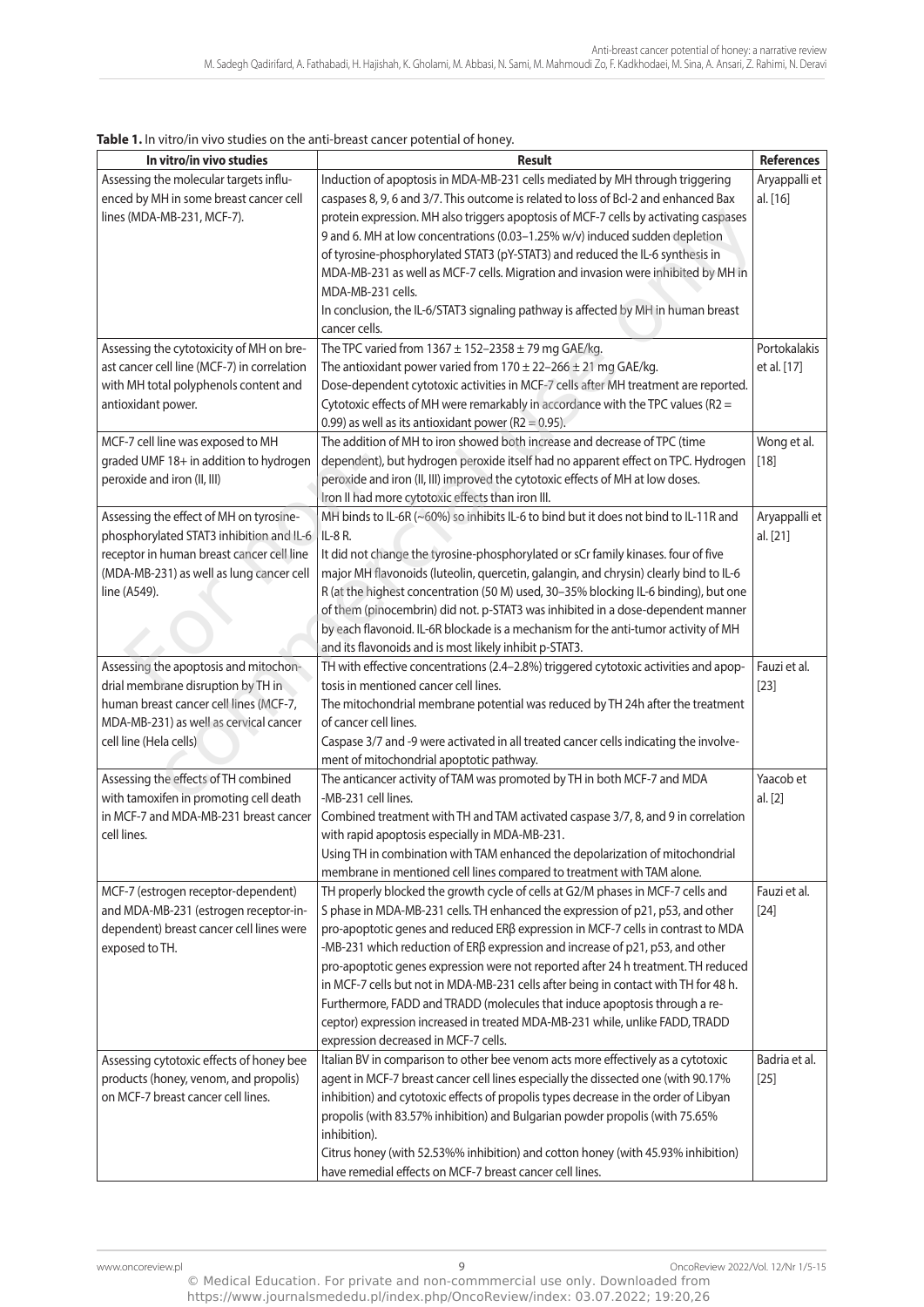| Assessing some gens expression and                                                   | Diminishing cell survival and proliferation by 48% and 91%, respectively, for sidr                                                | Almeer et al.  |
|--------------------------------------------------------------------------------------|-----------------------------------------------------------------------------------------------------------------------------------|----------------|
| cell survival and proliferation of MDA<br>-MB-231 breast cancer cell lines that were | and wild along with the reduction of TIMP-1, TIMP-2, TIMP-4, MMP-9, and MMP-2<br>expression after being exposed to them for 48 h. | $[26]$         |
| exposed to sidr and wild honey.                                                      |                                                                                                                                   |                |
| Assessing the anti-carcinogenic effects of                                           | Cell proliferation assay represented high significant results in all cancer cell lines                                            | Seyhan et al.  |
| five Turkey honey types on MCF-7, MDA                                                | treated with chestnut honey at every dose.                                                                                        | $[27]$         |
| -MB-231, and SKBR3 cancer cell lines.                                                | Cedar and pine honey showed statistically remarkable effects on cell viability/toxici-                                            |                |
|                                                                                      | ty in all cell lines except when used in lower doses (1%). In such doses, no significant                                          |                |
|                                                                                      | results were reported in MDA-MB-231 cells.                                                                                        |                |
|                                                                                      | Flower and artificial honey showed significant cytotoxic activity only against SKBR3                                              |                |
|                                                                                      | cells.                                                                                                                            |                |
| Assessing cytotoxic effects of pine,                                                 | Phenolic component, antioxidant and cytotoxic effects of the honey types decrease                                                 | Seyhan et al.  |
| chestnut cedar, and multifloral honey on                                             | in order of Chestnut, Cedar, Pine, and multifloral honey                                                                          | $[28]$         |
| MCF7, MDAMB-231, SKBR3, and fibrocy-                                                 | Chestnut honey induces 50% cytotoxicity on each cell line. Like chestnut, cedar                                                   |                |
| stic breast cancer cell lines in comparison                                          | showed 50% cytotoxic activity but at higher doses. Pine honey caused cytotoxicity                                                 |                |
| to MCF10A control cells.                                                             | only at low doses. Multifloral honey had moderate cytotoxic effects on SKBR-3 and                                                 |                |
|                                                                                      | MDA-MD-231 if given at high doses.                                                                                                |                |
| Assessing the cytotoxicity effect of                                                 | Chestnut honey affected the probiotic bacteria positively by increasing the growth                                                | Celebioglu     |
| probiotic bacteria grown with chestnut                                               | and modulating the properties of probiotics such as autoaggregation as well as                                                    | et al. [29]    |
| honey, on breast cancer and colon cancer                                             | surface hydrophobicity. The cytotoxicity effects of such probiotics are much more                                                 |                |
| cell lines (MCF-7, Caco-2).                                                          | compared to probiotics or honey alone.                                                                                            |                |
| MCF-7 cell line was exposed to thyme,                                                | These types of honey have a synergistic effect at high dosage and antagonist effect                                               | Tsiapara et    |
| pine, and fir honey                                                                  | at low dosage on oestrogen. Thyme and pine honey do not affect cell viability while                                               | al. [30]       |
|                                                                                      | fir honey increased it.                                                                                                           |                |
| 50 nulliparous female Sprague-Dawley                                                 | Significant decrease in tumor development and numbers, occurrence, volume, and                                                    | Ahmed et al.   |
| 28-35-day-old rats were given 80 mg/kg                                               | weight of the tumor mass.                                                                                                         | $[32]$         |
| MNU and 0.2-2.0 g/kg body weight of TH                                               |                                                                                                                                   |                |
| in different groups.                                                                 |                                                                                                                                   |                |
| 30 Sprague-Dawley female rats aged                                                   | Decrease in tumor volume, weight, numbers, and growth rate.                                                                       | Ahmed et al.   |
| between 28 and 33 days were induced                                                  |                                                                                                                                   | $[33]$         |
| by the carcinogen MNU 80 mg/kg and                                                   |                                                                                                                                   |                |
| some of them were given 1.0 g/kg body                                                |                                                                                                                                   |                |
| weight/day of TH and MH.                                                             |                                                                                                                                   |                |
| 130 female Sprague-Dawley rats in 6                                                  | Fewer cases with cancer progression in the treated group and decrease in volume,                                                  | Ahmed et al.   |
| groups were given MNU and randomly                                                   | weight, occurrence, and tumor numbers.                                                                                            | $[34]$         |
| 0.2-2.0 g/kg body weight of TH, 1.0 g/kg                                             |                                                                                                                                   |                |
| of MH, and 1.0 g/kg HAS.                                                             |                                                                                                                                   |                |
| 40 female Sprague-Dawley 28-33-day                                                   | Decreasing in tumor volume, weight and numbers, and growth rate.                                                                  | Banik et al.   |
| -old rats in 4 groups were given 80 mg/                                              |                                                                                                                                   | $[35]$         |
| kg MNU and randomly 1 g/kg body                                                      |                                                                                                                                   |                |
| weight/day of TH and MH.                                                             |                                                                                                                                   |                |
| 39 female Sprague-Dawley rats), three                                                | Significant decrease in the mammary cancer occurrence, number of palpable                                                         | Takruri et al. |
| weeks of age (40-45 g) in two groups                                                 | tumors, tumor volume, and weight.                                                                                                 | $[36]$         |
| (positive and honey group) were fed<br>DMBA with a dose of 80 mg/kg body             |                                                                                                                                   |                |
|                                                                                      |                                                                                                                                   |                |
| weight, and the honey group was fed 50<br>g/kg of multifloral honey.                 |                                                                                                                                   |                |
| 40 female Sprague-Dawley 45-48-day                                                   | Slower increase of tumor volume, smaller mean tumor volume, and fewer cases                                                       | Kadir et al.   |
| -old rats in 4 groups were given 80 mg/                                              | with cancer progression in the treated group.                                                                                     | $[37]$         |
| kg DMBA and 0.2-2.0 g/kg body weight/                                                |                                                                                                                                   |                |
| day of TH for 150 days.                                                              |                                                                                                                                   |                |
|                                                                                      |                                                                                                                                   |                |

TIMP – tissue inhibitor of metalloproteinase; MMP – matrix metalloproteinase; G2 phase – Gap2 phase; M phase – mitosis phase; S phase – synthesis phase; BV – bee venom; UMF – Unique Manuka Factor; MH – Manuka honey; TPC – total phenols content; TH – Tualang honey; P53 – preventing genome mutation; erβ – estrogen receptor β; scr – serum creatinine; FaDD – Fas-associated death domain; tRaDD – tumor necrosis factor receptor type 1 associated death domain; il-6 – interleukin-6; il-6Rα – il-6 receptor α chain; il-8R – il-8 receptor; il-11Rα – il-11 receptor α chain; Stat3 – signal transducer and activator of transcription 3; p-STAT3 – tyrosine-phosphorylated STAT3; pY-STAT3 – phosphorylated STAT3; TAM – tamoxifen; DMBA – 7,12-dimethylbenz(α)anthracene; Mnu – 1methyl-1-nitrosourea; HaS – honey sugars analogue.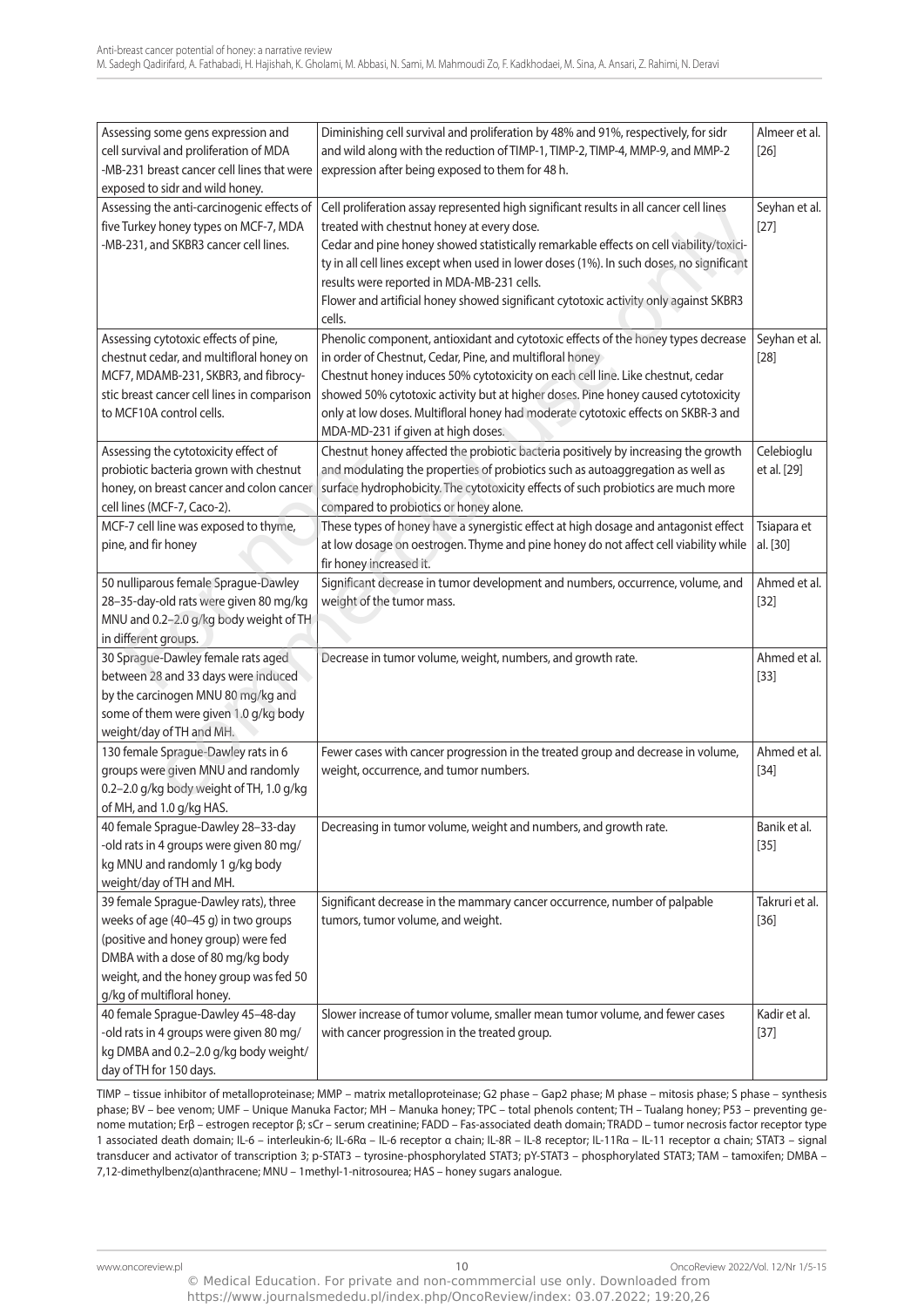number, size, and weight of tumors in the honey group. So, it has been proved that honey has protective effects against DMBa-induced breast cancer [34] (table 1 summarizes the anti-breast cancer effects of honey in in vivo studies).

# **CLINICAL TRIALS**

The first clinical trial providing evidence about the effectiveness of tH for breast cancer was conducted by Hizan et al. in Malaysia to show tH adjunct with anastrozole improve background parenchyma enhancement (BPE). In this study, 22 postmenopausal women with eR-positive breast cancer were divided randomly into two groups: group 1 with 1 mg/24 h anastrozole and group 2 with 1 mg anastrozole + 20 mg TH per day. The average patient age was 59  $\pm$  5.9 years, and the average menopausal age was 50  $\pm$  3.0 years; all patients had normal menopause. By considering the MRi photos, it became clear that in the control group and treatment group, respectively, 10% and 41.7% of the patients showed a decrease in Bpe. But these reductions are qualitative and do not provide quantitative information [35]. To explore the association between honey and safety conditions of menopausal women with breast cancer, a randomized control trial study was conducted by Zakaria et al. in Malaysia. The honey used in this study was TH, which has high antioxidant power due to its significant amount of flavonoids, phenolics, and free radical scavenging activity. Before the intervention, fasting blood samples were taken from individuals for hematological and chemical evaluation. They divided the participants into two groups of control and honey, and the honey group was fed 20 g/24 h of honey for 12 weeks. Based on the results, it was observed that the amount of white blood cells and blood platelets in the honey group has increased. Besides, the amount of alanine aminotransferase was higher in the control group compared to the honey group, and since the increase in liver enzymes indicates liver failure, it can be understood that honey has a protective effect on the liver in breast cancer patients. Also, in this study, unlike the previous study on healthy postmenopausal people for 4 months, [36] the creatinine levels increased in both control and honey groups, which may be due to differences in the duration of the study or its participants [37]. Moreover, the effect of Dorsata honey on il-3 levels in patients undergoing chemotherapy was investigated by Kurniawan et al. They divided 30 breast cancer patients with prescribed chemotherapy, aged between 23–61 years and the average age of 47.3  $(\pm 7.5)$  years, into two groups of 15 patients. This high average age is due to the higher incidence of breast cancer in people over 40 years old [42]. The honey group was fed 15 mg of Dorsata, 3 times a day for 15 days. Blood samples were taken for evaluation twice, pre-intervention (before the start of chemotherapy) and post-intervention (after the end of chemotherapy). atients had normal menopause. By considering<br>the became clear that in the control group and trectively, 10% and 41.7% of the patients showe<br>But these reductions are qualitative and do not<br>be more information [35]. To explo consider and the studies.<br>
TRIALS<br>
examination of obtained results showed that the amou<br>
the honey group increased by 104.7% and decreased<br>
including evidence about the effectiveness<br>
trol group by 5.1% [39].<br>
TRIALS<br>
and

The first sampling showed that the level of IL-3 in the honey group and control group was 70.07 pg/dl and 88.88 pg/dl, respectively, while the level of il-3 during the second sampling was 143.46 pg/ dl in the honey group and 84.36 pg/dl in the control group. Further examination of obtained results showed that the amount of il-3 in the honey group increased by 104.7% and decreased in the control group by 5.1% [39].

In line with these studies, Munstedt et al. explored the effect of honey and a mixture of honey and bee pollen on reducing menopausal symptoms in breast cancer patients. Anti-hormonal therapies with tamoxifen, aromatase inhibitors/inactivators increased some menopausal symptoms including pain. And because breast cancer patients cannot use estrogen and similar substances to prevent the disease from progressing or recurring. Options to reduce patient complaints are limited. in this perspective, randomized crossover trial patients were divided into two groups: honey group (who received pure honey used as a placebo because no research had been done on the effect of honey at the time of the study) and pollen group (who received a mixture of pollen and honey). Each group consumed one tablespoon of their given substance for 14 days and after the end of the period, blood samples and MRS were taken from them. Then, after 14 days with no intervention, patients received the substance of the opposite group for 14 days and the evaluations were performed again. The rate of symptom improvement was 68.3% in the honey and 70.9% in the pollen group, indicating no significant difference between them. Based on the MRS taken from participants before and after the intervention, it was found that honey consumption is highly effective for patients receiving aromatase inhibitors/inactivators but increases their oestradiol levels. also, pollen consumption showed greater clinical progress in patients taking tamoxifen. overall, this study showed that honey pollen and honey are both effective in reducing menopausal symptoms in breast cancer patients, but the increase of serum oestradiol in the honey group should be considered [40].

Furthermore, in another clinical trial that was conducted in iran, aghamohammadi et al. selected 117 female patients with pre-diagnosis of breast cancer aged between 34–60 years (average 48.58 [±7.6] years) to evaluate the health status and patients' quality of life, one week before and after receiving a mixture of honey and cinnamon. To this end, participants were given EORTC QLQ-C30, a 30-item questionnaire selected by the European Organization for Research and Treatment of Cancer, to evaluate patients' life quality pre-and post-intervention (selected items can be found in the main article). participants consumed a mixture of honey (30 g) and cinnamon powder (4 g) dissolved in a cup of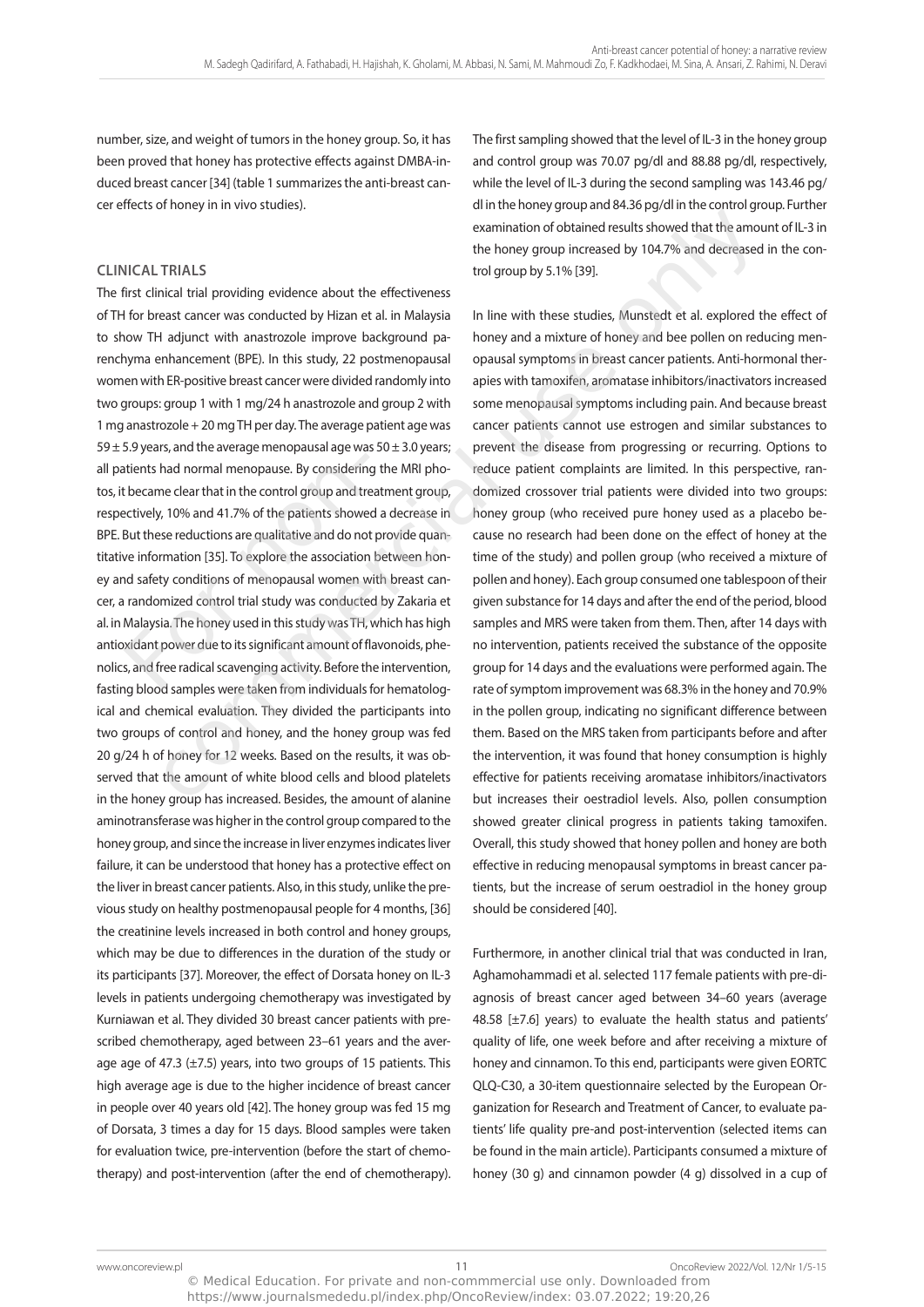boiling water, three times a day for a week. Then they were asked to fill the questionnaire again and results were assessed. 23 of the 30 items were improved, but no improvement was found in other items such as dyspnea, diarrhea, interference of disease with family life, performance and status in strenuous activities, difficulty in daily concentration, vomiting, and difficulty in remembering things [41] (table 2 summarizes the anti-breast cancer effects of honey in human trials).

| Table 2. Clinical trials of the anti-breast cancer potential of honey.                                                                                                                                                                                                                                                                                             |                                                                                                                                                                                                                                                                                                                                                                                                                                        |                                   |  |  |  |
|--------------------------------------------------------------------------------------------------------------------------------------------------------------------------------------------------------------------------------------------------------------------------------------------------------------------------------------------------------------------|----------------------------------------------------------------------------------------------------------------------------------------------------------------------------------------------------------------------------------------------------------------------------------------------------------------------------------------------------------------------------------------------------------------------------------------|-----------------------------------|--|--|--|
| Human trials/dosage                                                                                                                                                                                                                                                                                                                                                | <b>Results</b>                                                                                                                                                                                                                                                                                                                                                                                                                         | <b>Reference</b>                  |  |  |  |
| 30 subjects were randomly divided into two groups: the interven-<br>tion who received anastrozole (1 mg) along with TH (20 g) per<br>day and the control group took only anastrozole (1 mg) per day.<br>The BPE was assessed ahead and 6 months after the treatment.                                                                                               | Receive of anastrozole alone in the control group resulted in<br>the change of BPE type from intermediate to low by a 10%<br>decrease.<br>Receive of the anastrozole and TH mixture in the participants<br>resulted in a decrease of 42% in BPE.                                                                                                                                                                                       | Hizan et al.<br>$[38]$            |  |  |  |
| 72 postmenopausal female participants with stage I, II, or III<br>breast cancer were randomly divided into two groups: a control<br>group (no honey) and a honey group (20 g/24 h of honey for<br>12 weeks). The dose is equivalent to one tablespoon of honey.                                                                                                    | Significant higher amount of alanine aminotransferase in the<br>control group than in the honey group was reported after<br>treatment.<br>Increase in creatinine levels, white blood cell, and platelet<br>counts in the honey group after treatment.                                                                                                                                                                                  | Zakaria et<br>al. [40]            |  |  |  |
| The populations consisted of 30 breast cancer patients (2361<br>years old), divided into two groups. 15 subjects, as an interven-<br>tion group, received Dorsata honey at a dose of 15 ml (two<br>tablespoons) orally, 3 times a day for 15 days. The control group<br>was prescribed nourishing foods and vitamin supplements.                                   | Observation by ELISA showed a significant increase in mean<br>IL3 levels, which is a multi-potential hematopoietic growth<br>factor. Honey supplementation increased IL3 levels in breast<br>cancer patients who underwent chemotherapy.                                                                                                                                                                                               | Kurniawan<br>et al. [42]          |  |  |  |
| A total of 46 subjects (age > 18 years) with severe menopausal<br>complaints, assessed by the MRS, were enrolled. The instruction<br>was to take in a tablespoonful of either substance (honey or<br>pollen) for the following 14 days. After an assessment and at least<br>14 days of break, the patients received the other substitute for<br>a further 14 days. | 70.9% (22/31) of the patients reported a significant impro-<br>vement while taking pollen and 68.3% (28/41) also stated<br>progress after treatment with honey.<br>Unexpectedly, a non-significant difference between the<br>cytotoxic effect of honey and pollen was seen and they both<br>had similar effects.<br>Compared to patients who were treated with tamoxifen, ho-<br>ney exhibited a considerable improvement in symptoms. | Munstedt<br>et al. [43]           |  |  |  |
| A group of 119 female patients with breast cancer (20-60 years<br>old) were given a mixture of honey (a tablespoon, 30 g) and<br>cinnamon (a teaspoon, 4 g) powder. The mixture was dissolved<br>in a cup of heated water and the participants took it three times<br>a day for one week.                                                                          | Patients' quality of life was assessed before and after the<br>intervention through the EORTC QLQ-C30 questionnaire. The<br>results showed a significant progression in most (23/30) of the<br>criteria referring to the quality of life.                                                                                                                                                                                              | Aghamo-<br>hammadi<br>et al. [44] |  |  |  |
| A population of 135 BC patients were assigned to three main<br>groups. Two groups received chemotherapy followed by radiation<br>therapy. 45 subjects were supplemented with propolis capsules<br>(400 mg, 3 times daily) for 10 continuous days before radiothera-<br>py, during radiation treatment, and 10 days after radiotherapy.                             | Significant decrease in the DNA damage induced by radiation.<br>Inhibition of RRM2 subunit overexpression.<br>Serum MDA and TAC considerably improved.<br>WBCs, platelet counts and HB concentration became within<br>the normal control level.                                                                                                                                                                                        | Mohamed<br>et al. [48]            |  |  |  |
| 86 patients (81 were included in the results) were randomly given<br>either MH or standard aqueous cream.<br>The instruction was to apply two times a day, from the first day of<br>radiation until day 10 after treatment.                                                                                                                                        | Non-significant (21%) fewer dermatitis occurrence of grade > 2<br>in the honey group.<br>A tendency towards a lower incidence rate of grade > 2 derma-<br>titides over a week, in the honey-treated group.<br>Patients who had received honey reported more ease of use<br>and comfort.                                                                                                                                                | Tan et al.<br>$[49]$              |  |  |  |
| 24 skin reactions (in 21 patients with grade 3 skin toxicities) were<br>evaluated. Half of which were given honey gauze once a day and<br>the control group received paraffin.                                                                                                                                                                                     | Honey gauzes can be used to treat dermatitis induced by<br>radiotherapy. The daily VAS revealed faster healing of skin<br>reactions and irritation, less itching, and less pain, in the honey<br>group compared to the paraffin population. No related side<br>effects were reported.                                                                                                                                                  | Moolenaar<br>et al. [50]          |  |  |  |

Bc – breast cancer; RRM2 – ribonucleotide reductase M2; MDa – malondialdehyde; tac – total antioxidant capacity; WBcs – white blood cells; HB – hemoglobin; MRS – Menopause Rating Scale; IL3 – interleukin 3; VAS – visual analogue scale; EORTC QLQ-C30 – European Organization for Research and Treatment of Cancer questionnaire; Bpe – background parenchymal enhancement.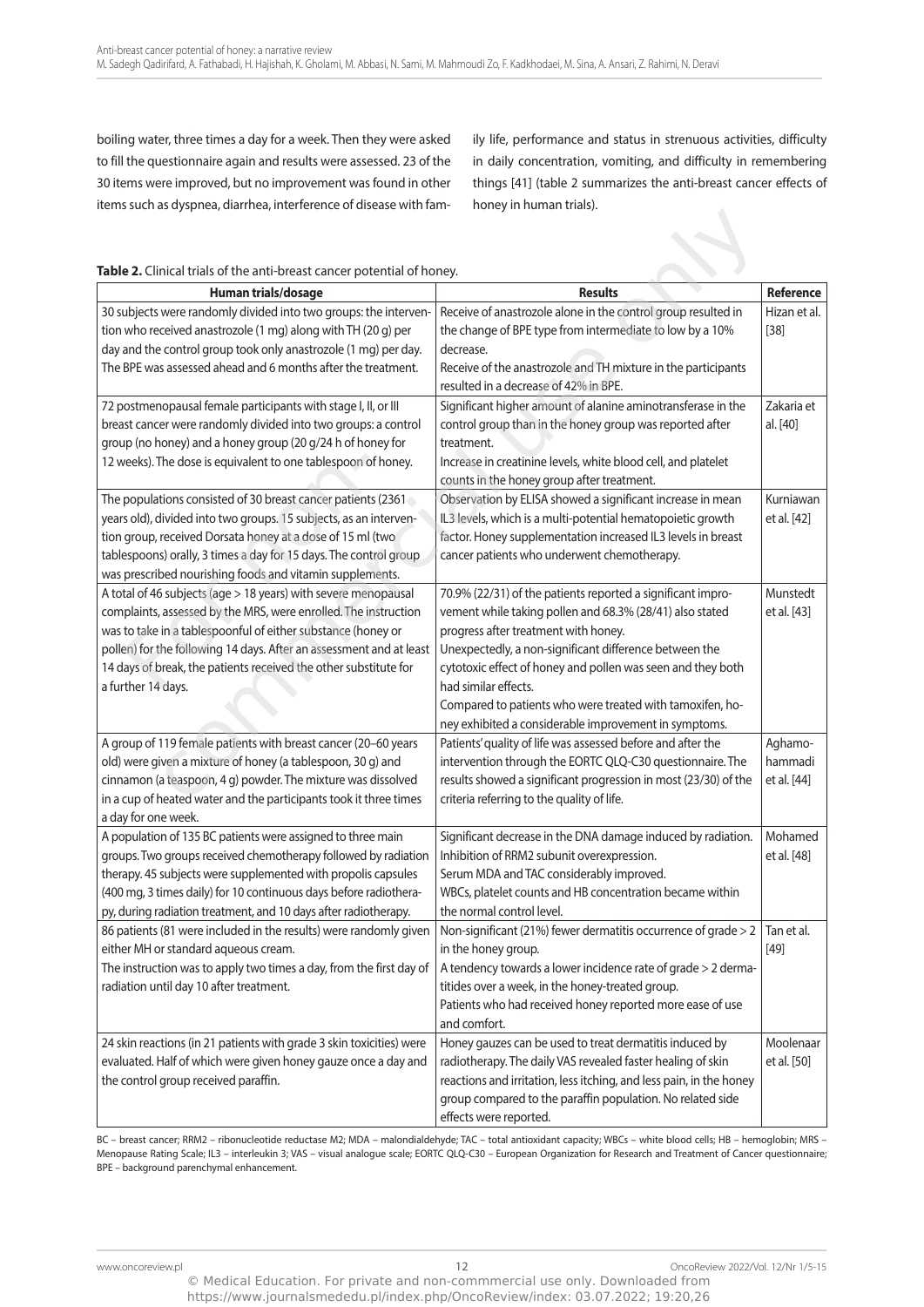### **CONCLUSION AND FUTURE PERSPECTIVE**

Breast cancer is the second leading cause of cancer death in women (only lung cancer kills more women each year). The chance of dying from breast cancer is about 2.6%. in the last 40 years, many plants, seafood, and microorganisms have been used to treat diseases and increase life satisfaction [42]. Honey has biological properties such as antioxidant [43], anti-proliferative, anti-bacteria [44], and anti-cancer [23]. in vitro experiments examined the antioxidant ability of honey and found that honey reduced the proliferation of breast cancer cells and also increased apoptosis in them. Moreover, animal studies have shown that honey, duo to its cancer-preventing properties, reduces the number, speed of growth, volume and weight of tumors. also, the results of clinical trials indicated that honey is effective in increasing the il-3 levels, number of blood cells, and quality of life as well as reducing menopausal symptoms. nevertheless, these studies showed honey caused no alteration in blood creatinine levels. Whereas it increased serum estradiol levels, which should be considered if honey is going to be used. although in most studies reported in this paper, honey consumption was associated with the modification of breast cancer, still more studies, especially animal studies and clinical trials, are needed to confirm the effect of honey on the treatment and prevention of breast cancer. menopausal symptoms. Nevertheless, these s<br>representing a differential probability caused serum estradiol levels, which should be<br>y is going to be used. Although in most stude<br>paper, honey consumption was associated w<br>n of broad, and microorganisms have been used to treat<br>
food, and microorganisms have been used to treat<br>
the dincrease life satisfaction (42), Honey has biological<br>
are an antioxidant (43), anti-profilerative, anti-breads care

### acknowledgements

The authors would like to thank the researchers whose work was included in this study.

### **PRACTICE POINTS**

- Anti-breast cancer potential of different types of honey has been tested in several studies.
- Honey can exert its anti-cancer potential through its anti-inflammatory and antioxidant effects.
- Manuka honey can lead to breast cancer cell apoptosis through decreasing production of intrerlukin-6 and inhibiting signal transducer and activator of transcription 3 (STAT3) pathway.
- Tualang honey increases the anti-cancer activity of tamoxifen.
- Tamoxifen together with Tualang honey activates multiple caspase enzymes and increases mitochondrial membrane depolarization which leads to breast cancer cell apoptosis.
- The anti-breast cancer effects of honey have been proved in in vitro, in vivo and human studies.

### **References**

- Siegel RL, Miller KD, Jemal A. Cancer statistics, 2019. CA Cancer J Clin. 2019; 69(1): 7-34.
- 2. Yaacob NS, Nengsih A, Norazmi MN. Tualang Honey Promotes Apoptotic Cell Death Induced by Tamoxifen in Breast Cancer Cell Lines. Evid Based complement alternat Med. 2013; 989841.
- Siegel RL, Miller KD, Jemal A. Cancer Statistics, 2017. CA Cancer J Clin. 2017; 67(1): 7-30.
- 4. Prihantono P, Sampepajung D, Syamsu S et al. Effectiveness of Dorsata Honey Suplement on Interleukin-3 Levels in Breast Cancer Patients Who Underwent chemotherapy. indian J public Health Res Dev. 2020; 11: 457-62.
- 5. Sankaranarayanan K. estimation of the genetic Risks of exposure to ionizing Radiation in Humans: current Status and emerging perspectives. J Radiat Res (Tokyo). 2006; 47(Suppl\_B): B57-B66.
- 6. Karbownik M, Reiter RJ. antioxidative effects of melatonin in protection against cellular damage caused by ionizing radiation. proc Soc exp Biol Med. 2000; 225(1): 9-22.
- Ball DW. The Chemical Composition of Honey. J Chem Educ. 2007; 84(10): 1643.
- 8. Gheldof N, Wang X-H, Engeseth NJ. Identification and Quantification of Antioxidant Components of Honeys from Various Floral Sources. J Agric Food chem. 2002; 50(21): 5870-7.
- 9. Cooper RA, Molan PC, Krishnamoorthy L et al. Manuka honey used to heal a recalcitrant surgical wound. Eur J Clin Microbiol Infect Dis. 2001; 20(10): 758-9.
- 10. Sherlock o, Dolan a, athman R et al. comparison of the antimicrobial activity of ulmo honey from chile and Manuka honey against methicillin-resistant Staphylococcus aureus, Escherichia coli and Pseudomonas aeruginosa. BMC Complement Altern Med. 2010; 10: 47.
- 11. Al-Mamary M, Al-Meeri A, Al-Habori M. Antioxidant activities and total phenolic of different types of honey. Nutrition Research NUTR RES. 2002; 22: 1041-7.
- 12. Alzahrani HA, Boukraa L, Bellik Y et al. Evaluation of the antioxidant activity of three varieties of honey from different botanical and geographical origins. glob J Health Sci. 2012; 4(6): 191-6.
- 13. Valko M, Leibfritz D, Moncol J et al. Free radicals and antioxidants in normal physiological functions and human disease. Int J Biochem Cell Biol. 2007; 39(1): 44-84.
- 14. Jaganathan SK, Mandal M. Antiproliferative Effects of Honey and of Its Polyphenols: A Review. J Biomed Biotechnol. 2009, 830616.
- 15. Jaganathan SK, Mandal M. involvement of non-protein thiols, mitochondrial dysfunction, reactive oxygen species and p53 in honey-induced apoptosis. Invest New Drugs. 2010; 28(5): 624-33.
- 16. aryappalli p, al-Qubaisi SS, attoub S et al. the il-6/Stat3 signaling pathway is an early target of manuka honey-induced suppression of human breast cancer cells. Front Oncol. 2017; 7: 167.
- 17. portokalakis i, yusof HM, ghanotakis D et al. Manuka honey-induced cytotoxicity against McF7 breast cancer cells is correlated to total phenol content and antioxidant power. J Adv Biol Biotechnol. 2016: 1-10.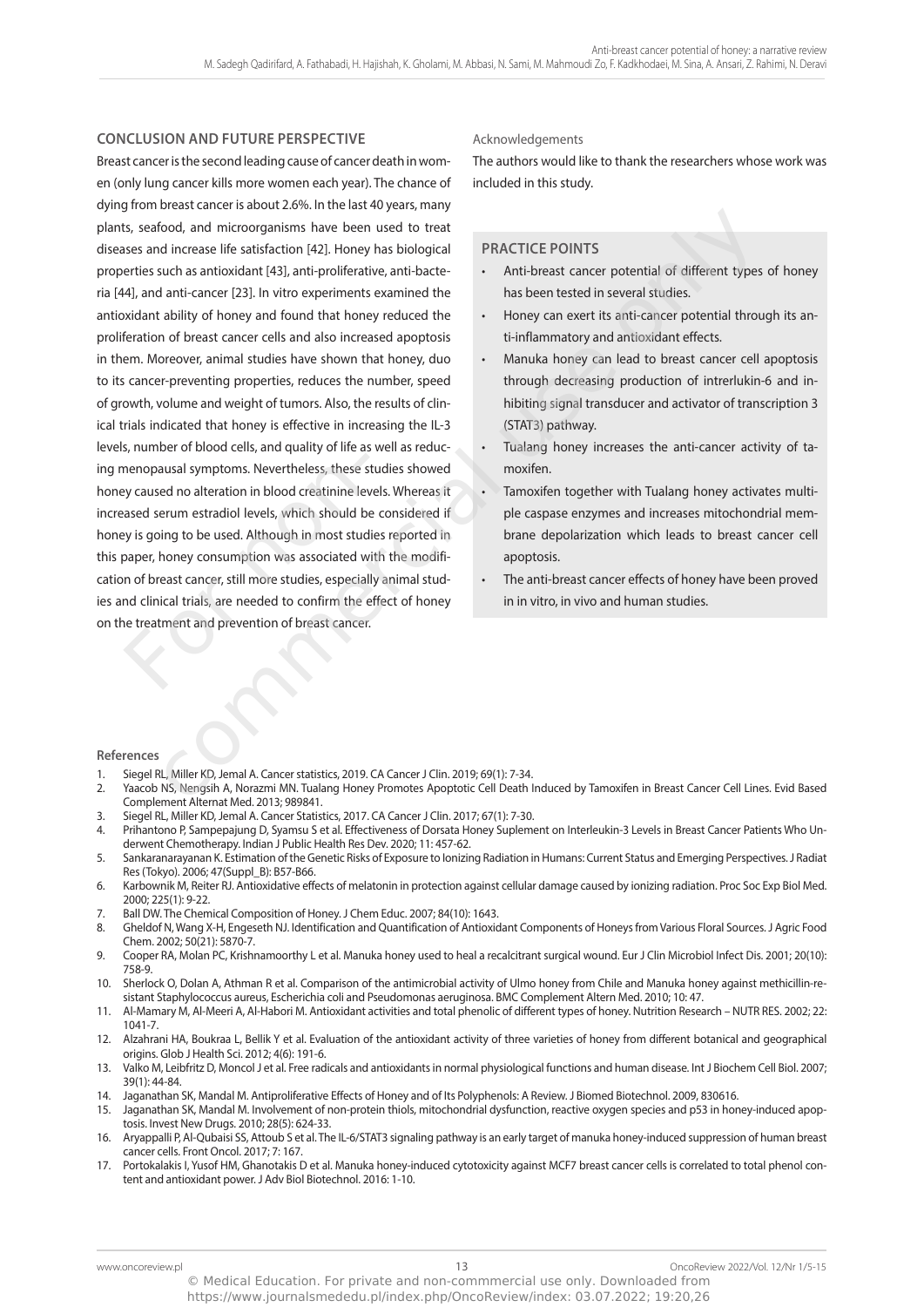- 18. Wong LY, Nigam PS, Owusu-Apenten R. Effect of Iron and Hydrogen Peroxide Supplementation on the Total Phenols Content and Cytoxicity of Honey for MCF-7 Breast Cancer Cells. J Adv Biol Biotechnol. 2018: 1-10.
- 19. Knüpfer H, preiß R. Significance of interleukin-6 (il-6) in breast cancer (review). Breast cancer Res treat. 2007; 102(2): 129-35.
- 20. naugler We, Karin M. the wolf in sheep's clothing: the role of interleukin-6 in immunity, inflammation and cancer. trends Mol Med. 2008; 14(3): 109-19. 21. Aryappalli P, Shabbiri K, Masad RJ et al. Inhibition of tyrosine-phosphorylated STAT3 in human breast and lung cancer cells by manuka honey is mediated by selective antagonism of the il-6 receptor. int J Mol Sci. 2019; 20(18): 4340.
- 22. Al Qubaisi SS. Molecular targets of Manuka honey in human breast cancer. Scholarworks@UAEU. 2015; 2-12
- 23. Fauzi AN, Norazmi MN, Yaacob NS. Tualang honey induces apoptosis and disrupts the mitochondrial membrane potential of human breast and cervical cancer cell lines. Food Chem Toxicol. 2011; 49(4): 871-8. isi SS. Molecular interget col Manula honey in human breast cances Scholarworkes(MAL 2015; 2-12 - 2016) and the method interaction of the method interaction of the method interaction of the method interaction of the method
- 24. Fauzi AN, Yaacob NS. Cell cycle and apoptosis pathway modulation by Tualang honey in ER-dependent and-independent breast cancer cell lines. J apic Res. 2016; 55(5): 366-74.
- 25. Badria F, Fathy H, Fatehe A et al. Evaluate the cytotoxic activity of honey, propolis, and bee venom from different localities in Egypt against liver, breast, and colorectal cancer. J Apither. 2017; 2(1): 1-4.
- 26. Almeer R, Alqarni A, Alqattan S et al. Effect of Honey in Improving Breast Cancer Treatment and Gene Expression Modulation of MMPs and TIMPs in triple-negative Breast cancer cells. pak J Zool. 2018; 50(6): 2000-2007.
- 27. Seyhan MF, timirci-Kahraman Ö, Kısakesen Hİ et al. turkish Honey is not only Sweet, yet also anti-carcinogenic: prominent effects of nonfloral Honey with Respect to Floral Honey on Breast Cancer Cell Lines. IVEK 2nd International Convention of Pharmaceuticals and Pharmacies. November 2015.
- 28. Seyhan MF, Yılmaz E, Timirci-Kahraman Ö et al. Anatolian honey is not only sweet but can also protect from breast cancer: Elixir for women from Artemis to present. IUBMB Life. 2017; 69(9): 677-88.
- 29. celebioglu Hu. probiotic bacteria grown with chestnut honey enhance in vitro cytotoxicity on breast and colon cancer cells. arch Biol Sci. 2020; (00): 27-27.
- 30. Tsiapara AV, Jaakkola M, Chinou I et al. Bioactivity of Greek honey extracts on breast cancer (MCF-7), prostate cancer (PC-3) and endometrial cancer (Ishikawa) cells: Profile analysis of extracts. Food Chemistry. 2009; 116(3): 702-8.
- 31. alhamdi H, cytotoxic activities of plant extracts (lemon Balm, Wormwood, costus, and guava) and Honey against Breast, lung and colon cancer cell Lines. 2014, Tennessee State University.
- 32. Ahmed S, Othman NH. The anti-cancer effects of Tualang honey in modulating breast carcinogenesis: an experimental animal study. BMC Complement altern Med. 2017; 17(1): 208.
- 33. Ahmed S, Sulaiman SA, Othman NH. Oral administration of tualang and Manuka honeys modulates breast cancer progression in Sprague-Dawley rats model. Evid. Based Complement. Alternat Med. 2017; 2017: 207
- 34. Ahmed S. The Mechanism of Anticarcinogenic Effects of Tualang Honey (TH) on Induced Breast Cancer in Rats. 2015, Universiti Sains Malaysia.
- 35. Banik U, Ahamed S, Latt SS et al. Pattern of Histopathological Alterations in N-methyl-NNitrosourea (MNU) Induced Breast Cancer in Female Sprague Dawley (SD) Rats Treated with Crude Honey. Pertanika J Sci Technol. 2020; 28(4).
- 36. Takruri HR, Shomaf MS, Shnaigat SF. Multi floral honey has a protective effect against mammary cancer induced by 7, 12-Dimethylbenz (a) anthracene in sprague dawley rats. J Agric Sci. 2017; 9(2): 196.
- 37. Kadir EA, Sulaiman SA, Yahya NK et al. Inhibitory effects of tualang honey on experimental breast cancer in rats: a preliminary study. Asian Pac J Cancer prev. 2013; 14(4): 2249-54.
- Hizan NS, Hassan NHM et al. Tualang honey adjunct with anastrozole improve parenchyma enhancement of breast tissue in breast cancer patients: a randomized controlled trial. integr Med Res. 2018; 7(4): 322-7. Amamur H, Cytoloxic Activities or Plaint Extracts (Left<br>Lines. 2014, Tennesse State University.<br>Ahmed S, Othman NH. The anti-cancer effects of Tu<br>ment Altern Med. 2017; 17(1): 208.<br>Ahmed S, Sulaiman SA, Othman NH. Oral adm
- 39. al-Waili nS. effects of daily consumption of honey solution on hematological indices and blood levels of minerals and enzymes in normal individuals. J Med Food. 2003; 6(2): 135-40.
- 40. Zakaria Z, Zainal abidin ZF, gan SH et al. effects of honey supplementation on safety profiles among postmenopausal breast cancer patients. J taibah univ Med Sci. 2018; 13(6): 535-40.
- 41. Irwan I, Azamris A, Bachtiar H. Perbandingan Prognosis Subtipe Molekuler Kanker Payudara Antara Pasien Kanker Payudara Wanita Usia Muda dan Tua di RSUP DR. M. DJAMIL PADANG. Majalah Kedokteran Andalas. 2016; 38(3): 208-17.
- 42. Kurniawan A, Sampepajung D, Syamsu SA et al. Effectiveness of Dorsata Honey Suplement on Interleukin-3 Levels in Breast Cancer Patients Who underwent chemotherapy. indian J public Health Res Dev. 2020; 11(1): 947-52.
- Munstedt K, Voss B, Kullmer U et al. Bee pollen and honey for the alleviation of hot flushes and other menopausal symptoms in breast cancer patients. Mol clin oncol. 2015; 3(4): 869-74.
- 44. Aghamohammadi D, Fakhari S, Bilehiani E et al. The effects of honey and cinnamon mixture on improving the quality of life in breast cancer. Crescent J Med Biol Sci. 2017; 4(2): 74-9.
- 45. Bhanot A, Sharma R, Noolvi MN. Natural sources as potential anti-cancer agents: A review. Int J Phytomedicine. 2011; 3(1): 9-26.
- Karabagias IK, Dimitriou E, Kontakos S et al. Phenolic profile, colour intensity, and radical scavenging activity of Greek unifloral honeys. Eur Food Res Technol. 2016; 242(8): 1201-10.
- 47. Kishore RK, Halim AS, Syazana MN et al. Tualang honey has higher phenolic content and greater radical scavenging activity compared with other honey sources. Nutr Res. 2011; 31(4): 322-5.
- 48. Mohamed M, Sirajudeen K, Swamy M et al. Studies on the antioxidant properties of Tualang honey of Malaysia. Afr J Tradit Complement Altern Med. 2010; 7(1).
- 49. Tan HT, Rahman RA, Gan SH et al. The antibacterial properties of Malaysian tualang honey against wound and enteric microorganisms in comparison to manuka honey. BMc complement. altern Med. 2009; 9(1): 34.
- 50. Moolenaar M, poorter Rl, van der toorn pp et al. the effect of honey compared to conventional treatment on healing of radiotherapy-induced skin toxicity in breast cancer patients. Acta Oncol. 2006; 45(5)6: 623-4.